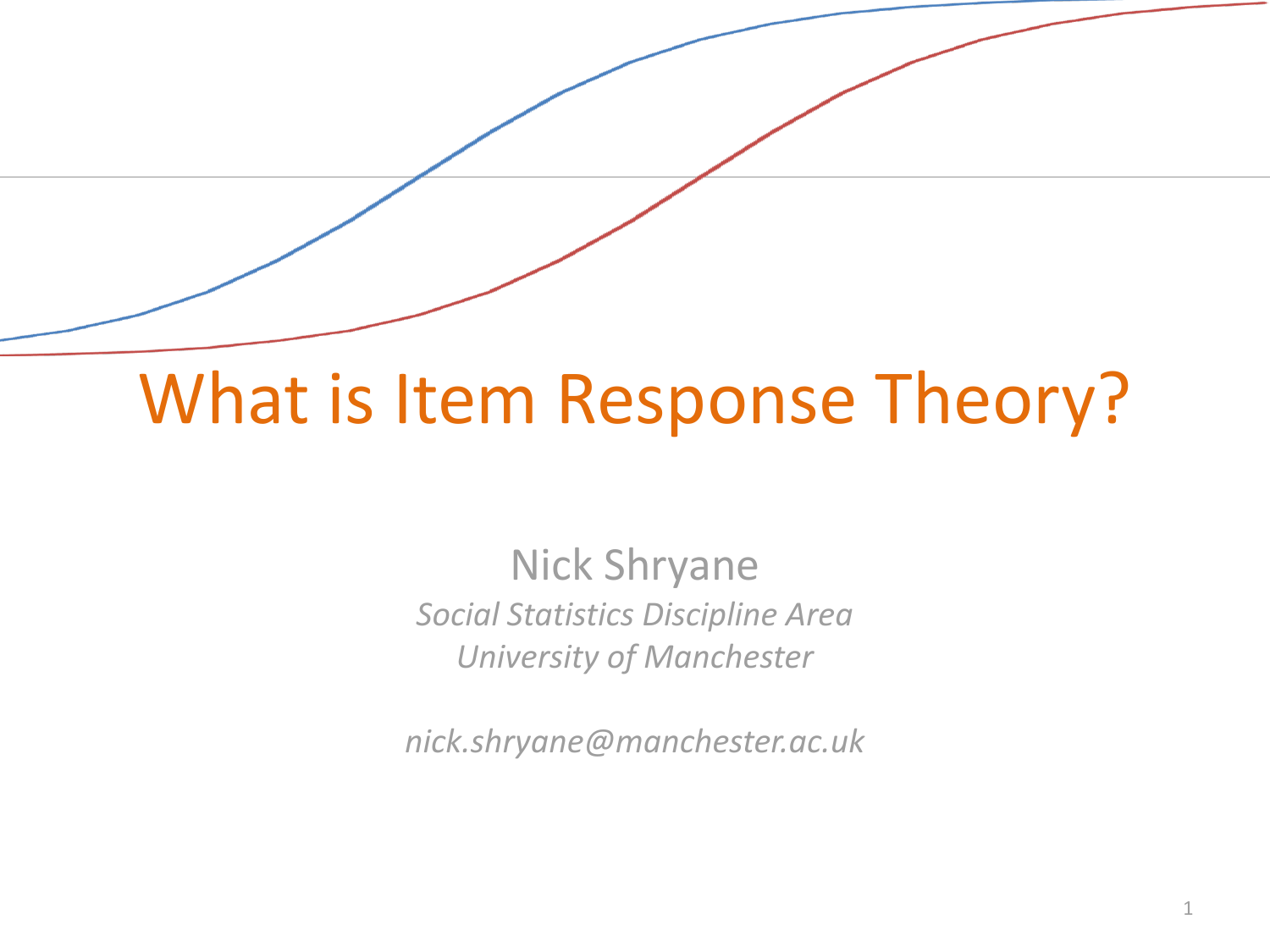# What is Item Response Theory?

- 1. It's a theory of measurement, more precisely a psychometric theory.
	- 'Psycho' 'metric'.
		- From the Greek for '*mind/soul' – 'measurement'.*
- 2. It's a family of statistical models.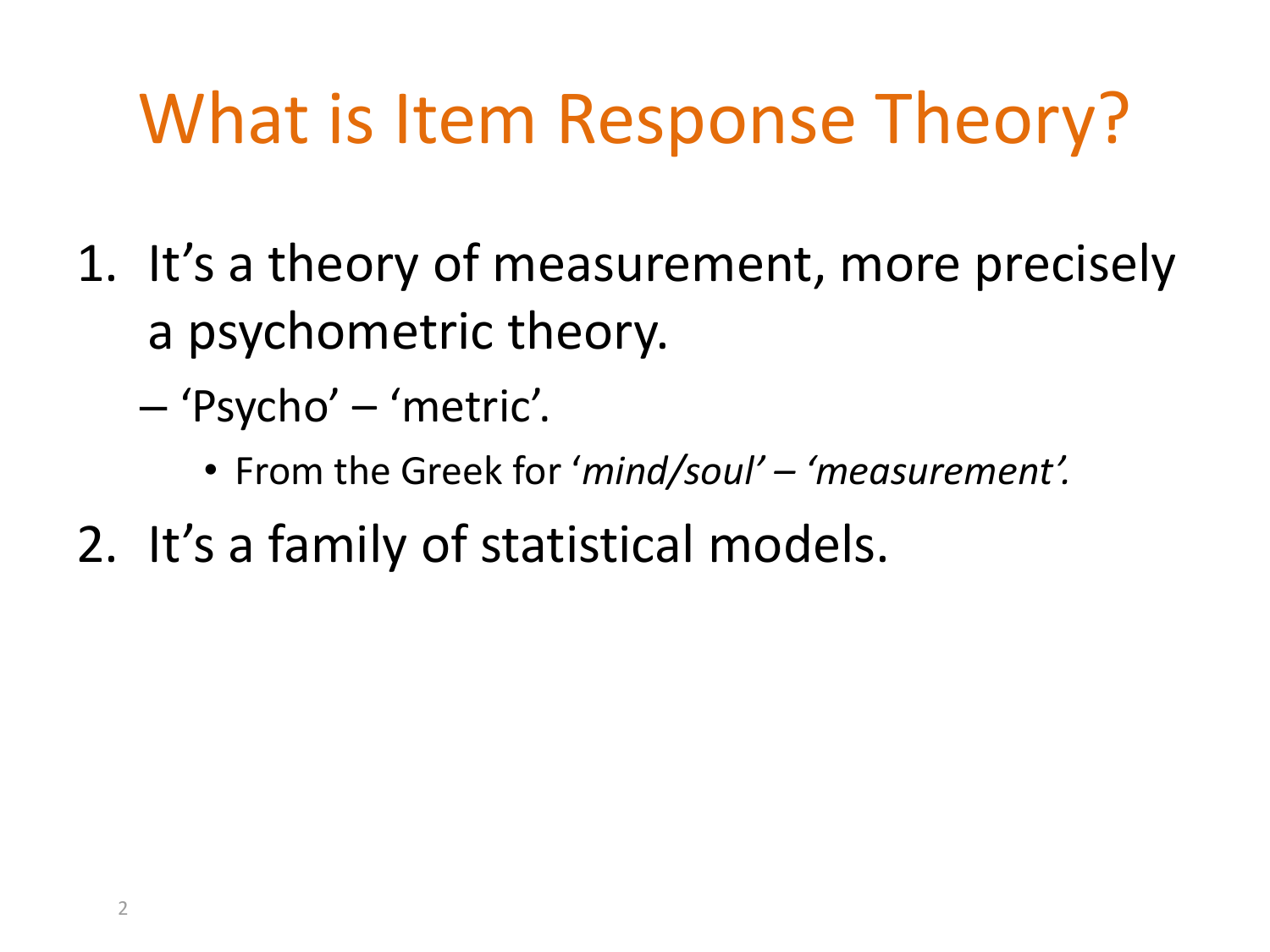# Why is IRT important?

- It's one method for demonstrating reliability and validity of measurement.
- Justification, of the sort required for believing it when...
	- Someone puts a thermometer in your mouth then says you're ill...
	- Someone puts a questionnaire in your hand then says you're post-materialist
	- Someone interviews you then says you're selfactualized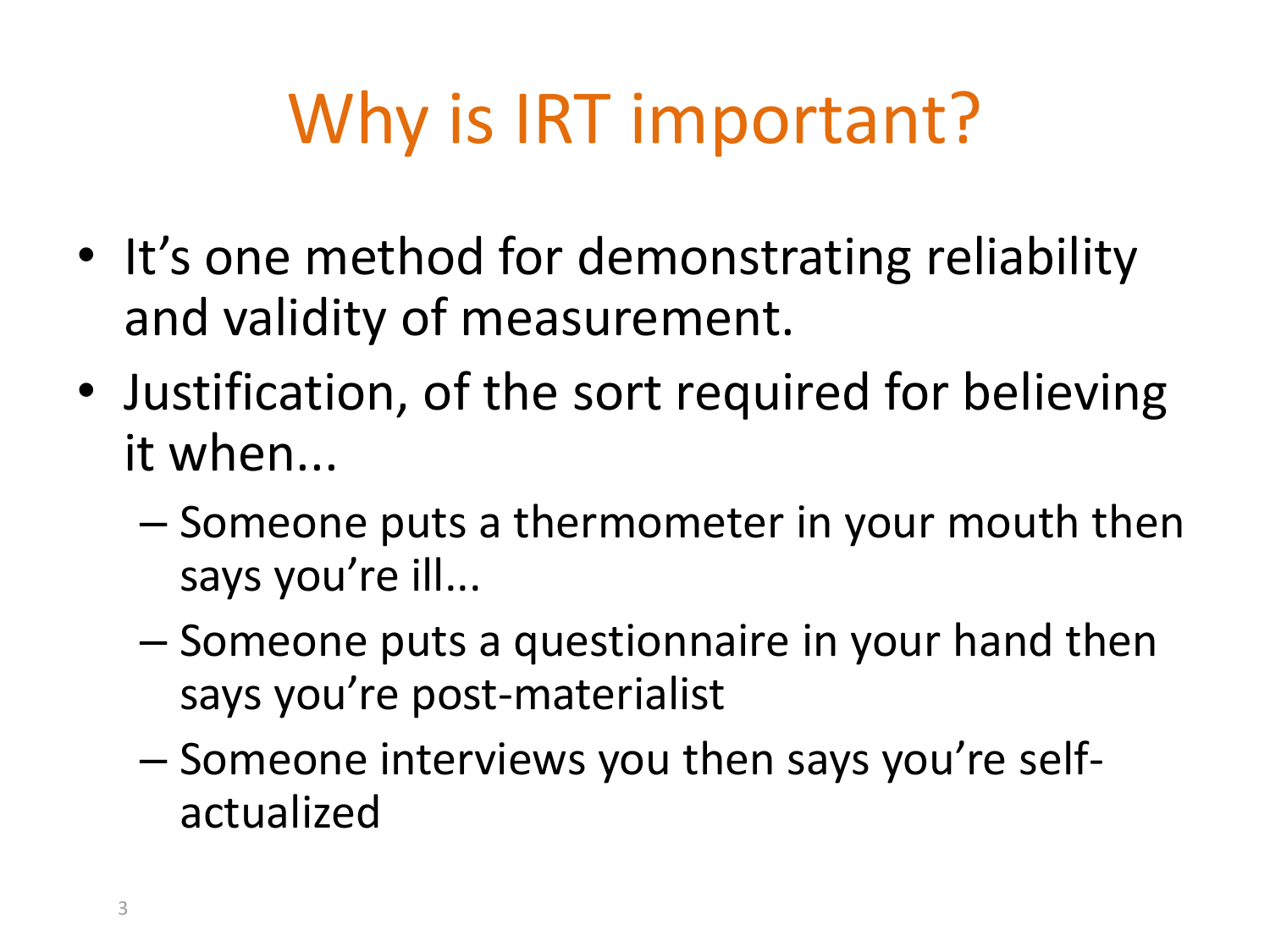# This talk will cover

- A familiar example of measuring people.
- IRT as a psychometric theory. – 'Rasch' measurement theory.
- IRT as a family of statistical models, particularly:
	- A 'one-parameter' or 'Rasch' model.
	- A 'two-parameter' IRT model.
- Resources for learning/using IRT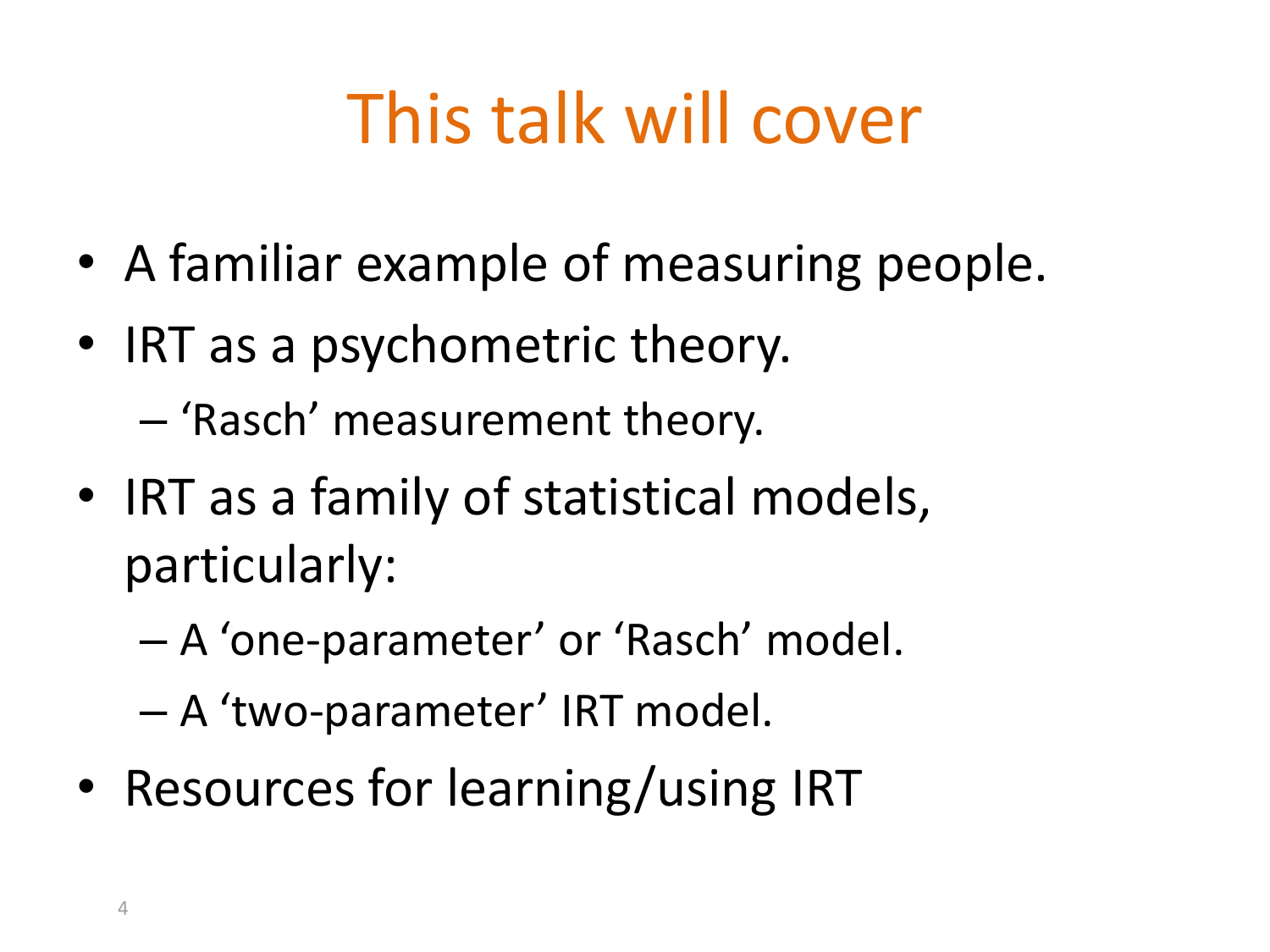#### **Using temperature to indicate illness**

Measurement tool: a mercury thermometer - a glass vacuum tube with a bulb of mercury at one end.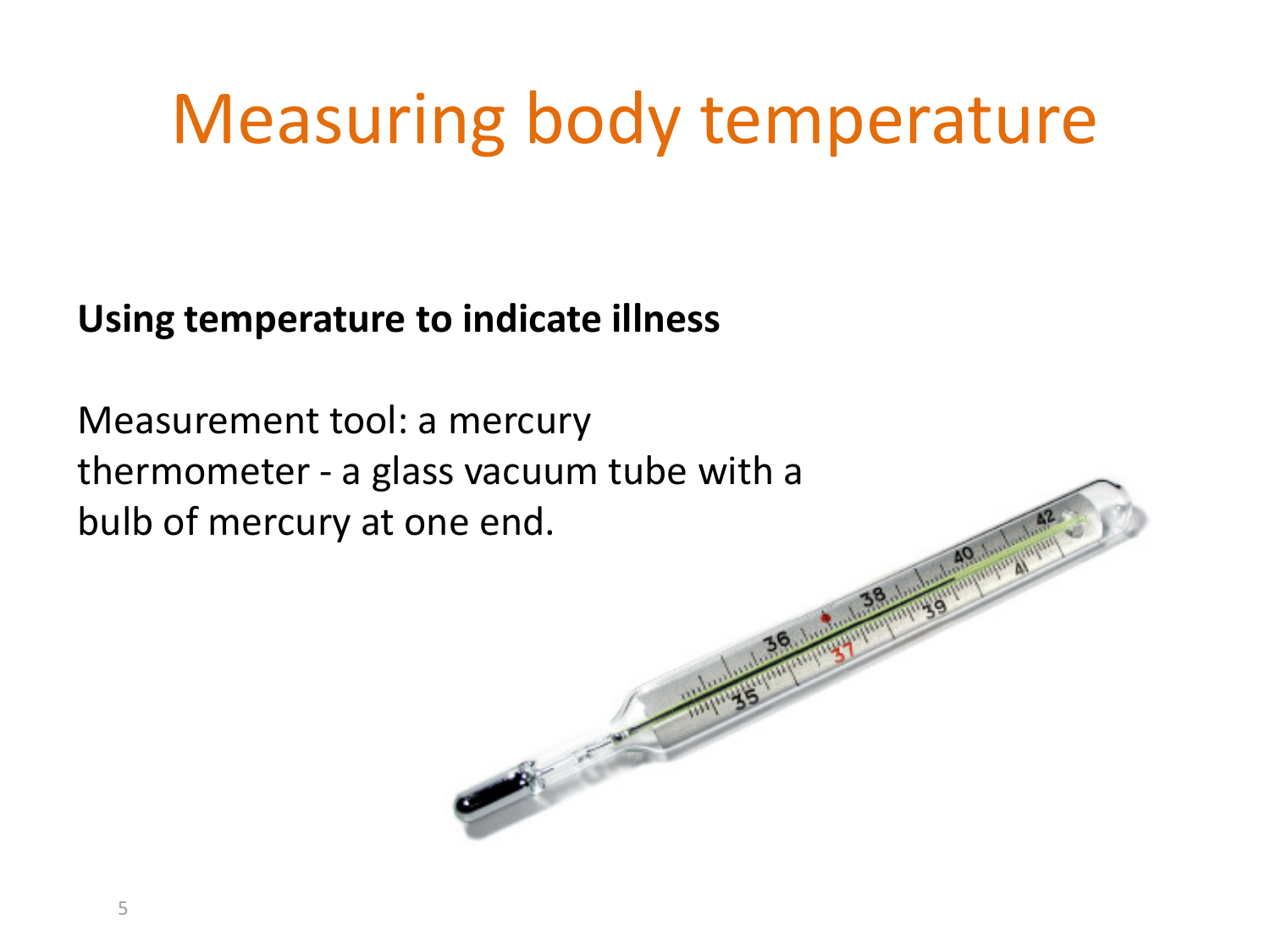#### **Thermal equilibrium**

Stick the bulb in your mouth, under your tongue.

The mercury slowly heats up, matching the temperature of your mouth.

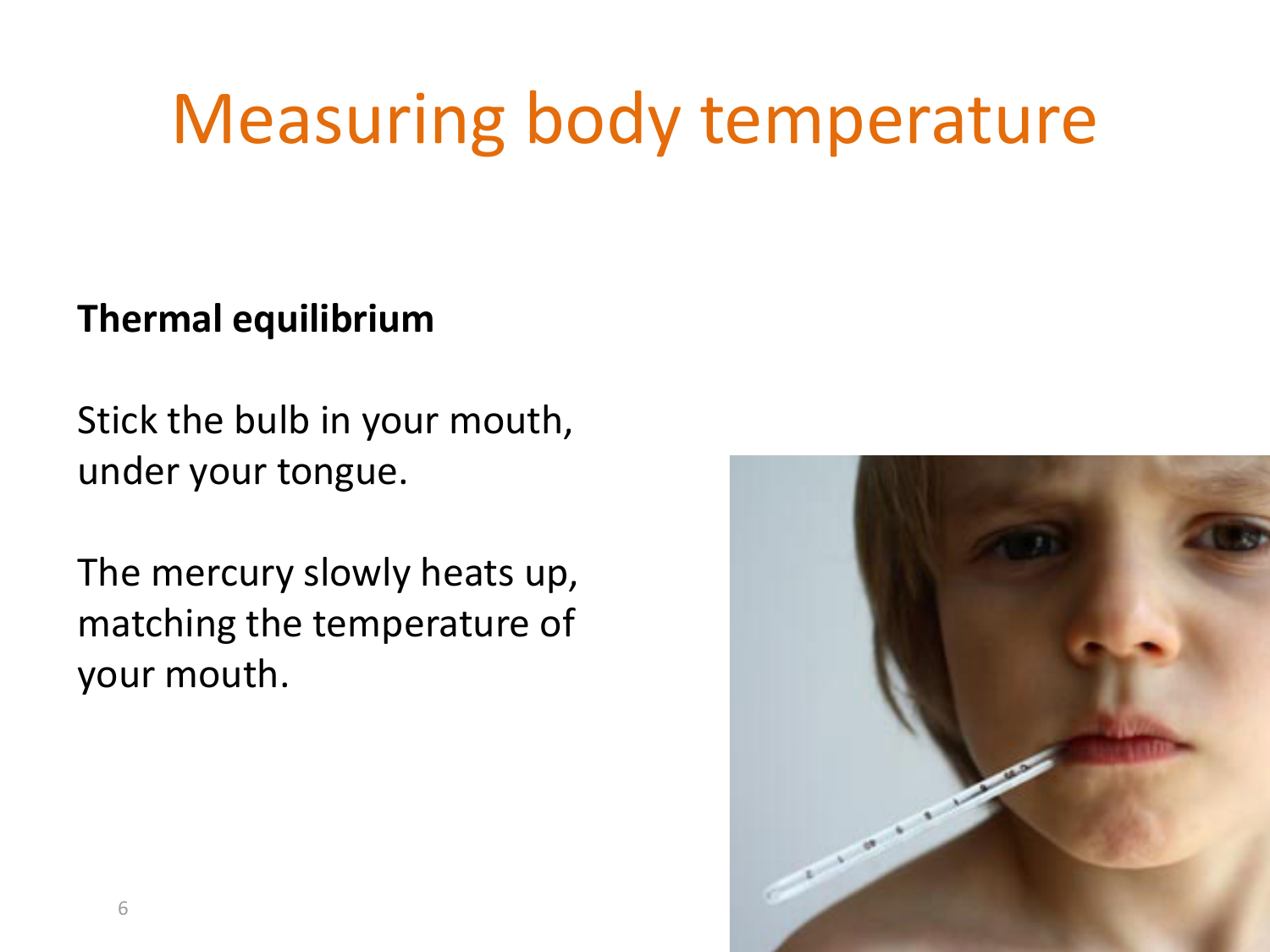

### **Density – temperature proportionality**

Mercury expands on heating, pushing up into the tube. Marks on the tube show the relationship between mercury density and an abstract scale of temperature.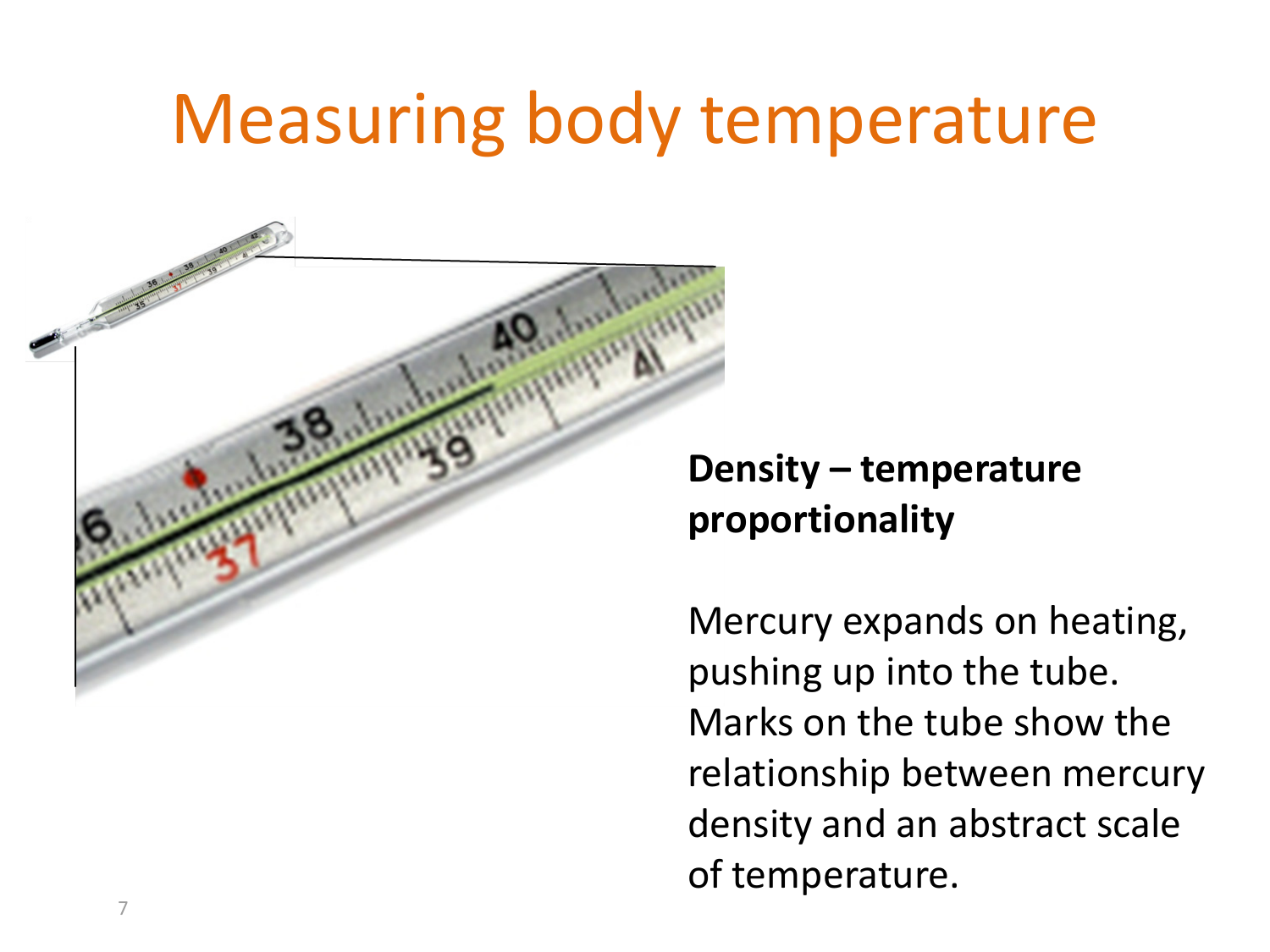#### **Medical inference**

Mouth temperature is assumed to reflect core body temperature, which is usually very stable. Temperature outside normal range may indicate illness.

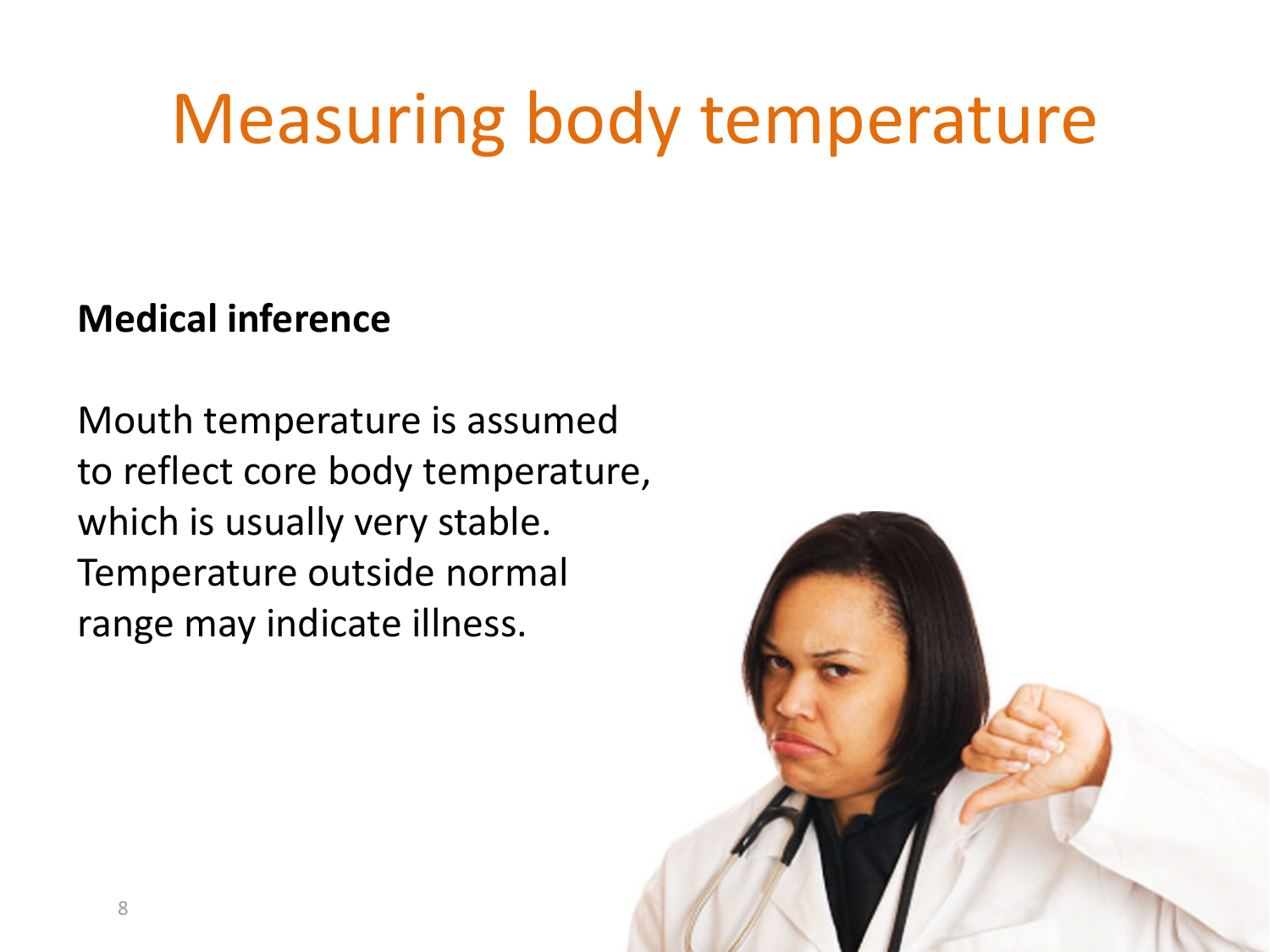- To make inference between taking temperature and illness rests upon **theory** regarding:
	- Thermal equilibrium via conduction.
	- The proportionality of mercury density with a conceptual temperature scale.
	- Relationship between mouth and core body temperature.
	- Relationship between core body temperature and illness.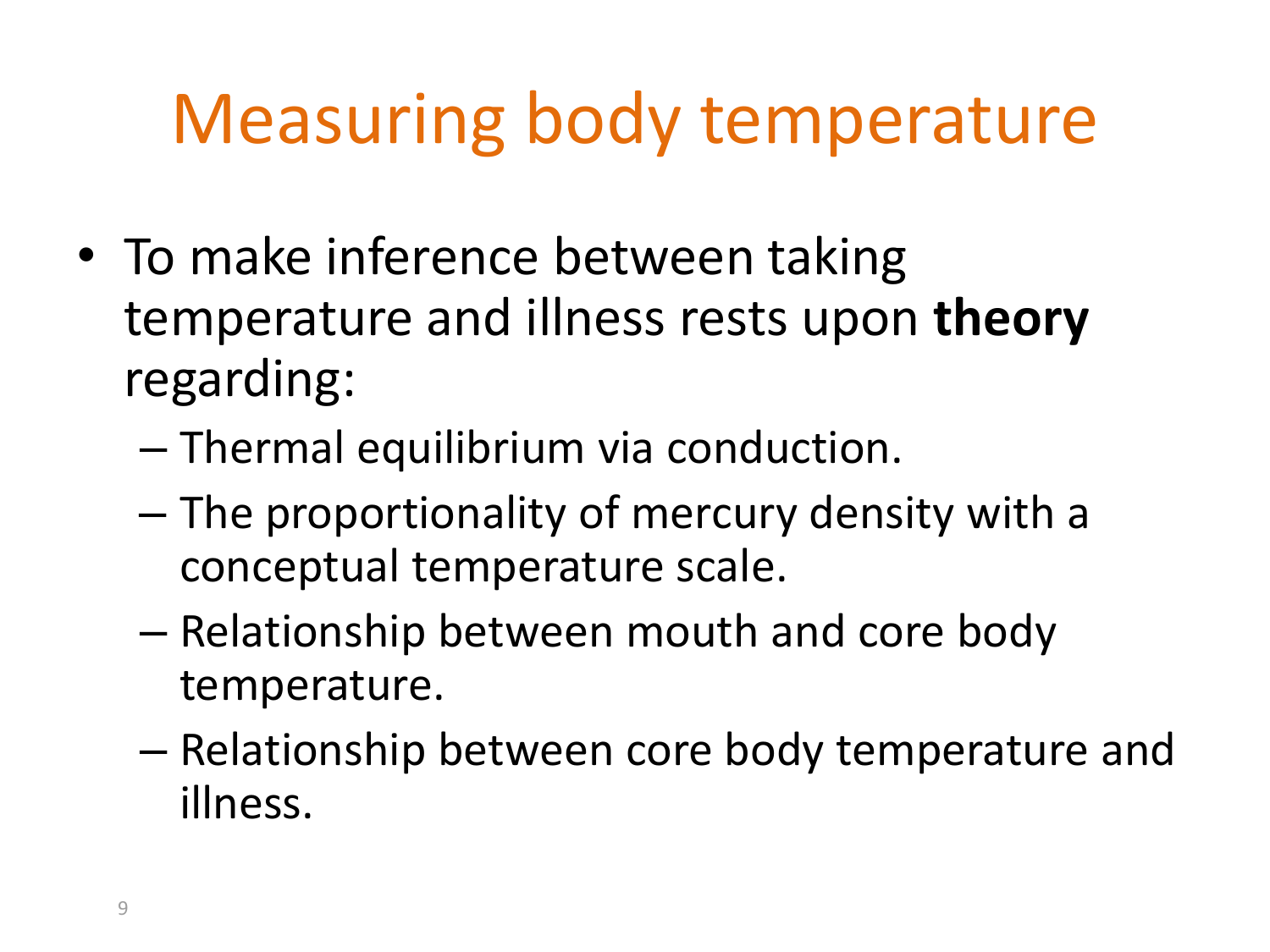- At each stage, **error** may intrude:
	- Thermal equilibrium may not have been reached (e.g. thermometer removed too quickly).
	- Expansion of mercury also affected by other things (e.g. air pressure).
	- Mouth temperature may not reflect core body temperature (e.g. after a hot cup of tea).
	- Core body temperature does not vary with all illnesses, and is not even completely stable in health.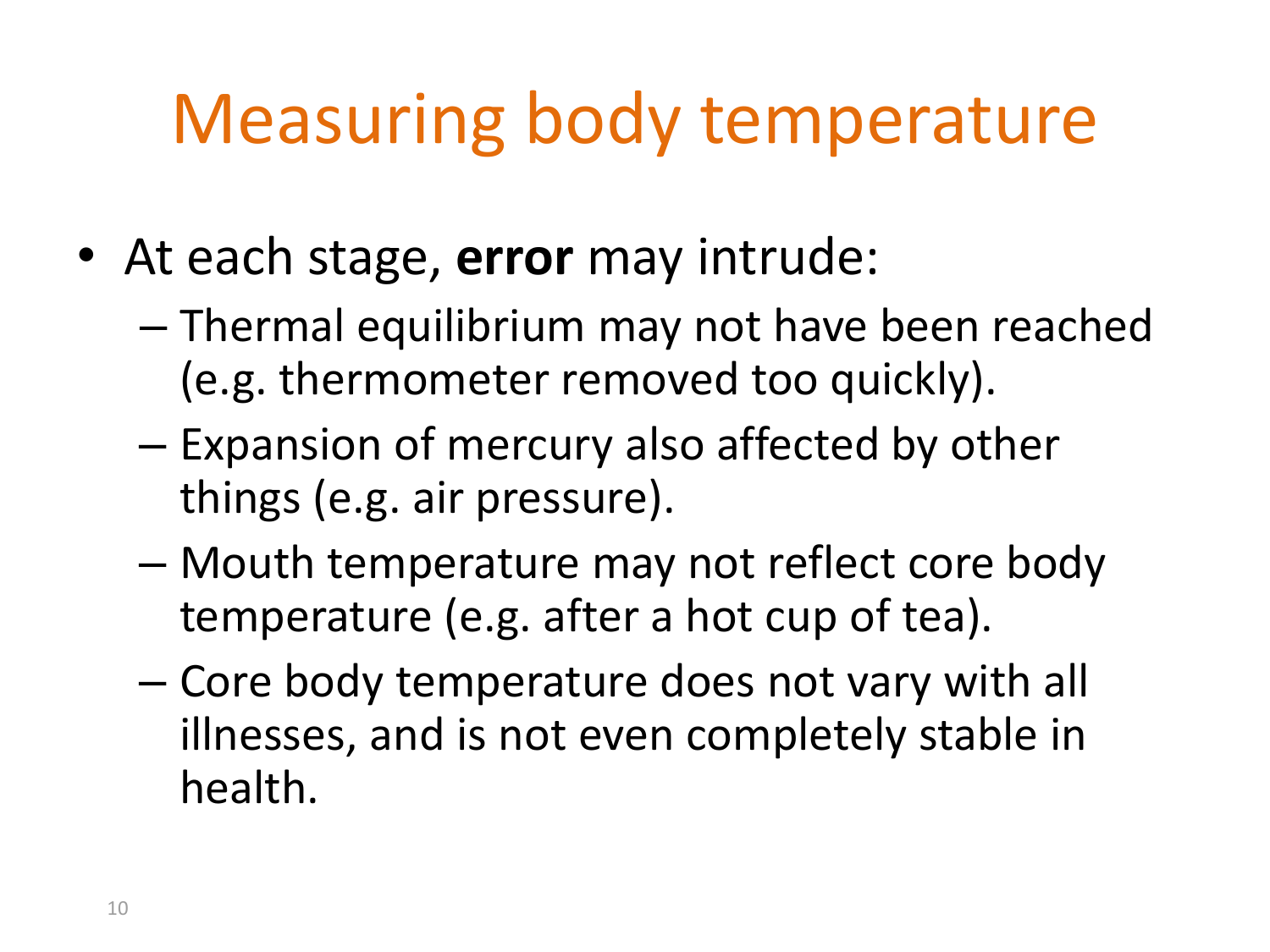### Daily variation in body temperature

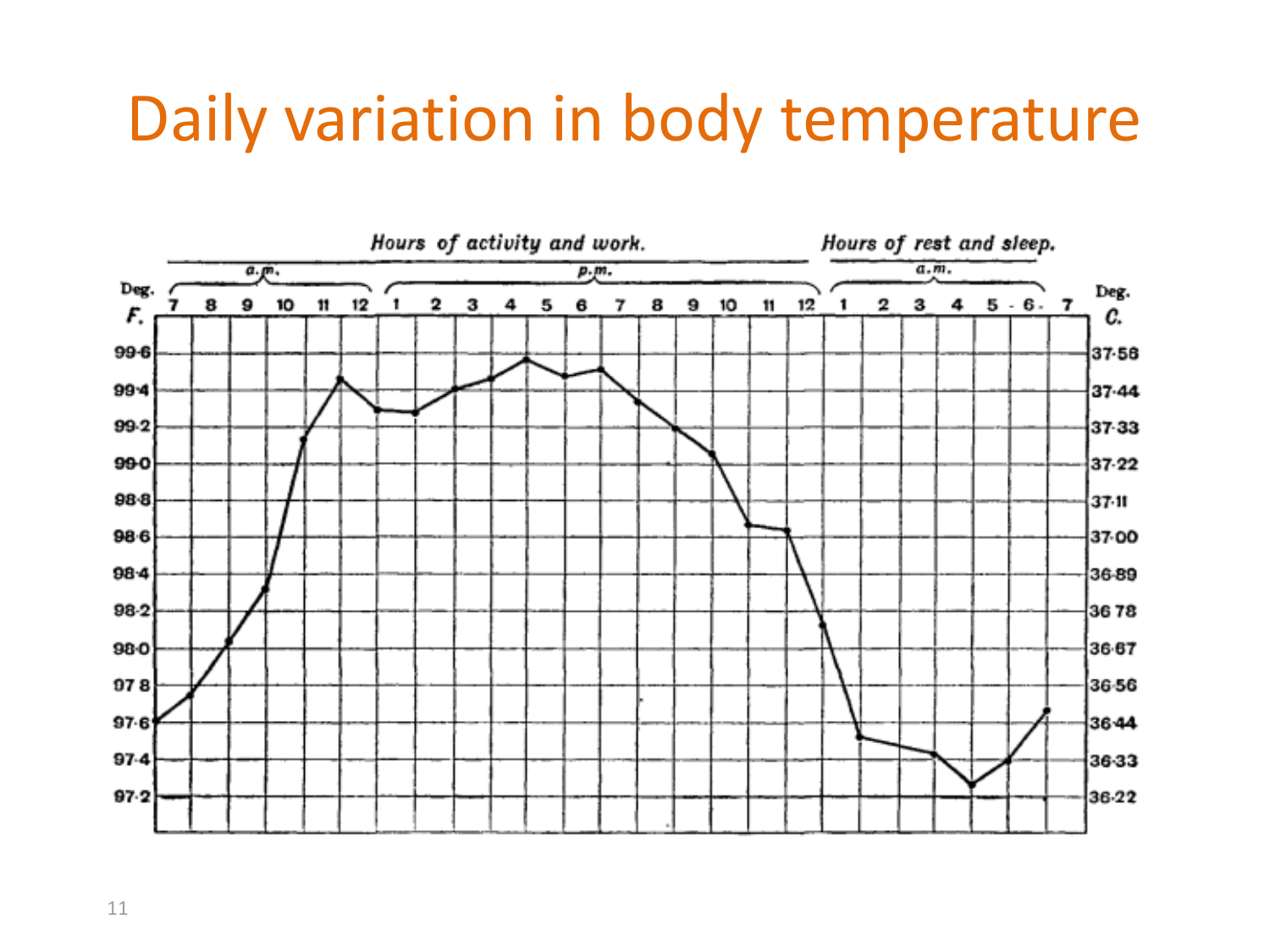# Measurement: key features

- Rules for mapping observations onto conceptual structures
	- Level of mercury onto temperature, temperature onto health
- Scaling
	- What type of mapping? Quantitative, qualitative?
		- Density of mercury with a quantitative temperature scale.
		- Quantitative temperature scale with a qualitative health state (i.e. well/ill).
- Error
	- Where does the mapping break down? Bias vs. variance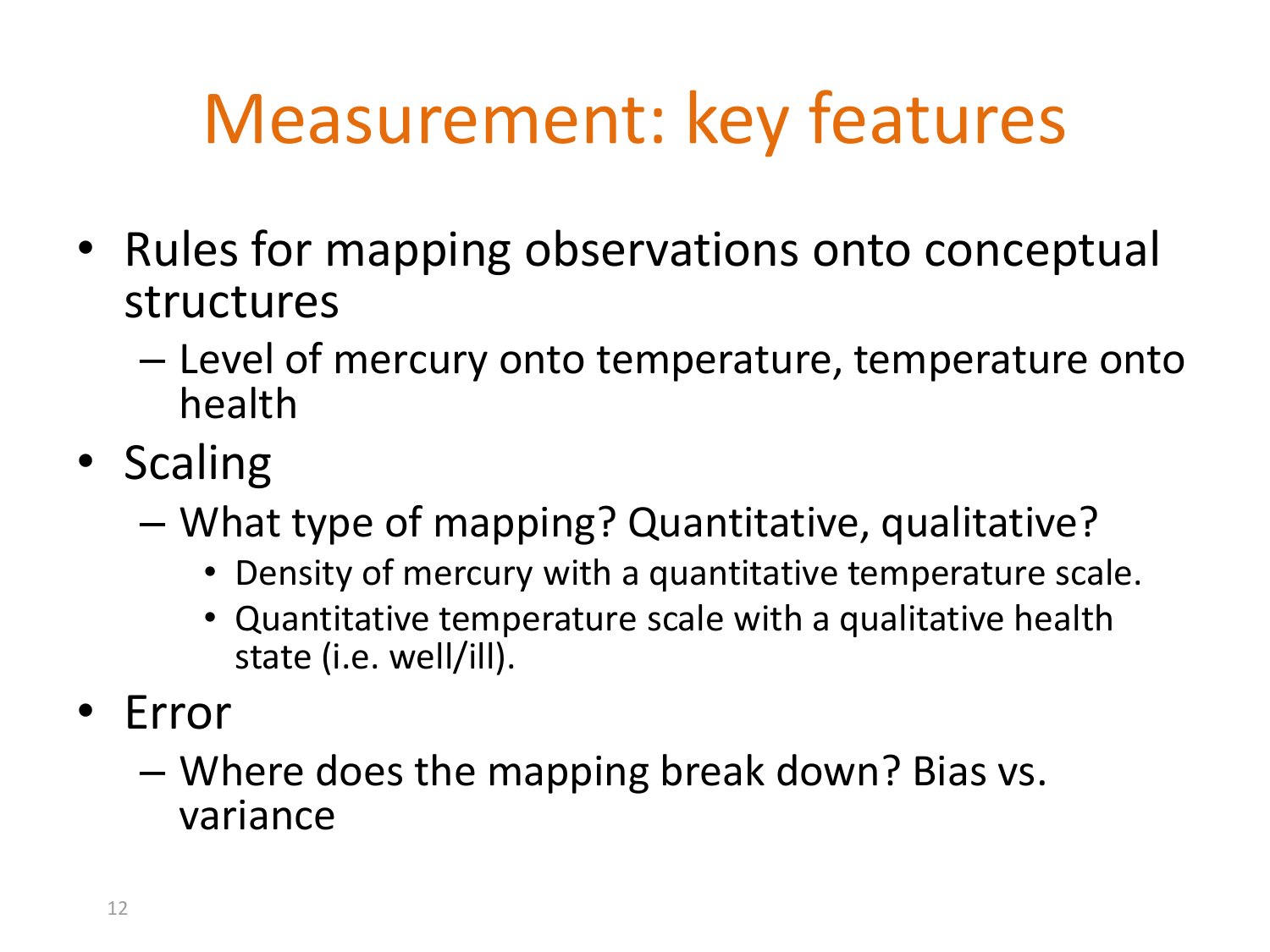# Measuring what people think

• We need to do the same thing when trying to infer what people...

...think/believe/know/feel

• based upon how they...

...behave/speak/write/interact

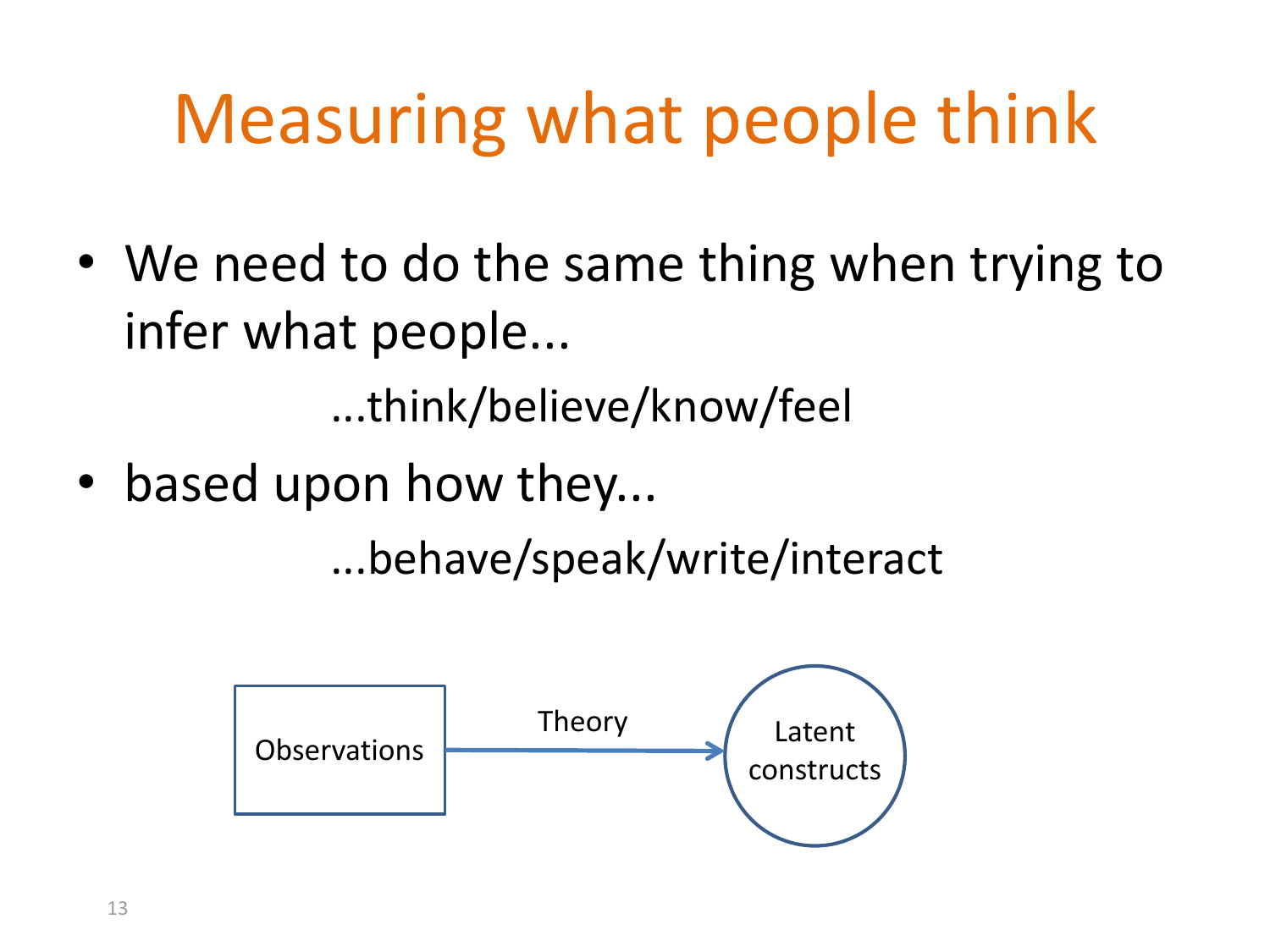### Psychometric measurement

- Mapping observations onto internal states/traits
	- Test scores onto knowledge/intelligence
	- Questionnaire item responses onto attitudes/beliefs
	- Interview transcripts into a narrative account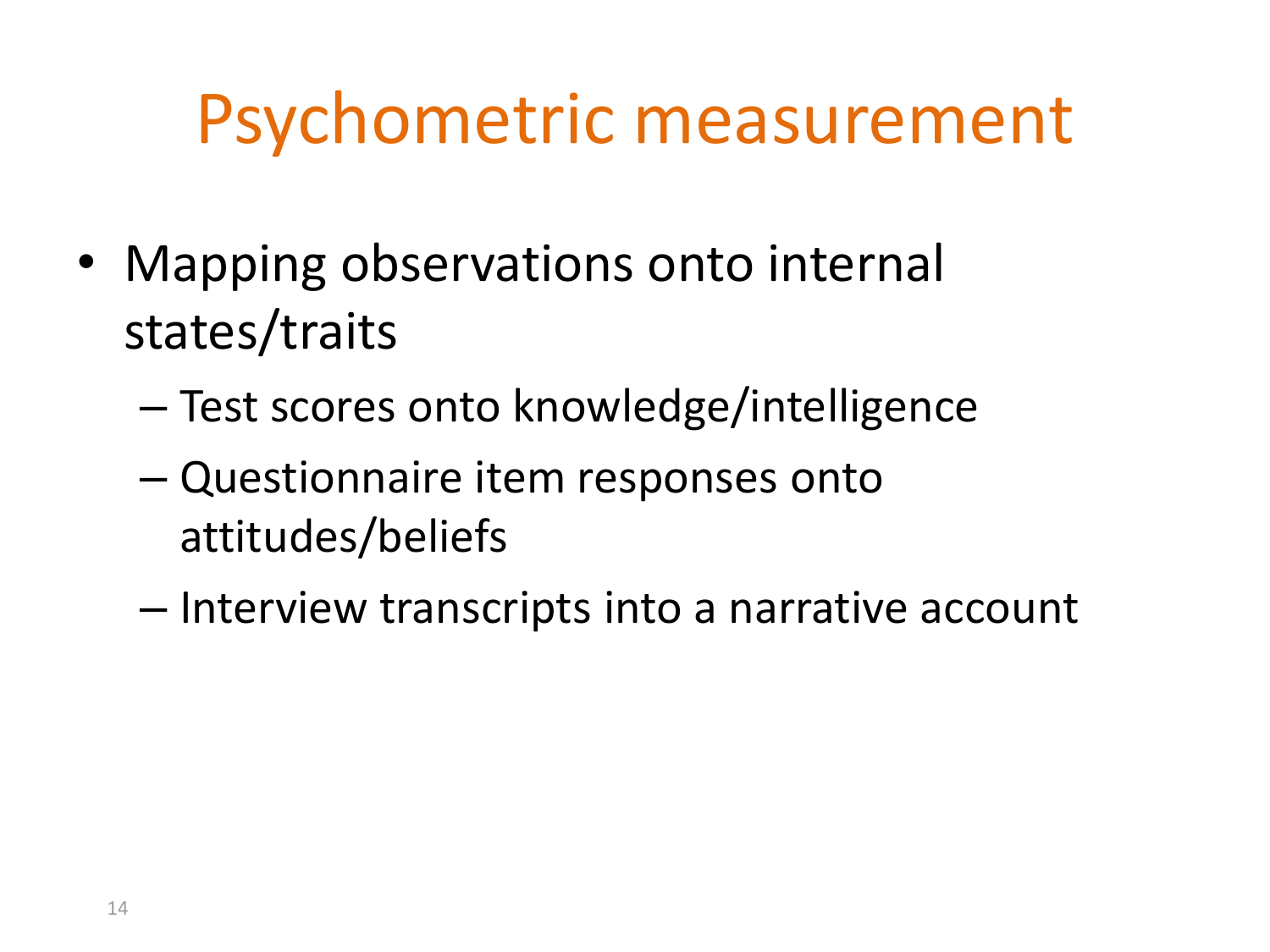# Psychometric measurement

- Measurement tool
	- Often a test / questionnaire consisting of several 'items'.
	- Could be many things: facial recognition camera, accelerometer, an observer/rater/examiner, an inkblot plus a rater, etc.
- Measurement theory
	- Participant has an unobserved trait, e.g. Intelligence, knowledge, optimism, anger, etc.
	- The output of the measurement tool is mapped to the unobserved trait using some 'scaling' rules.
- Questionnaires often involve mapping discrete (e.g. binary) responses onto unobserved traits that are assumed to be continuous (i.e. you can have any 'amount' of it)
	- Popular method: Add up all the responses into a 'score'
	- What's the justification for this?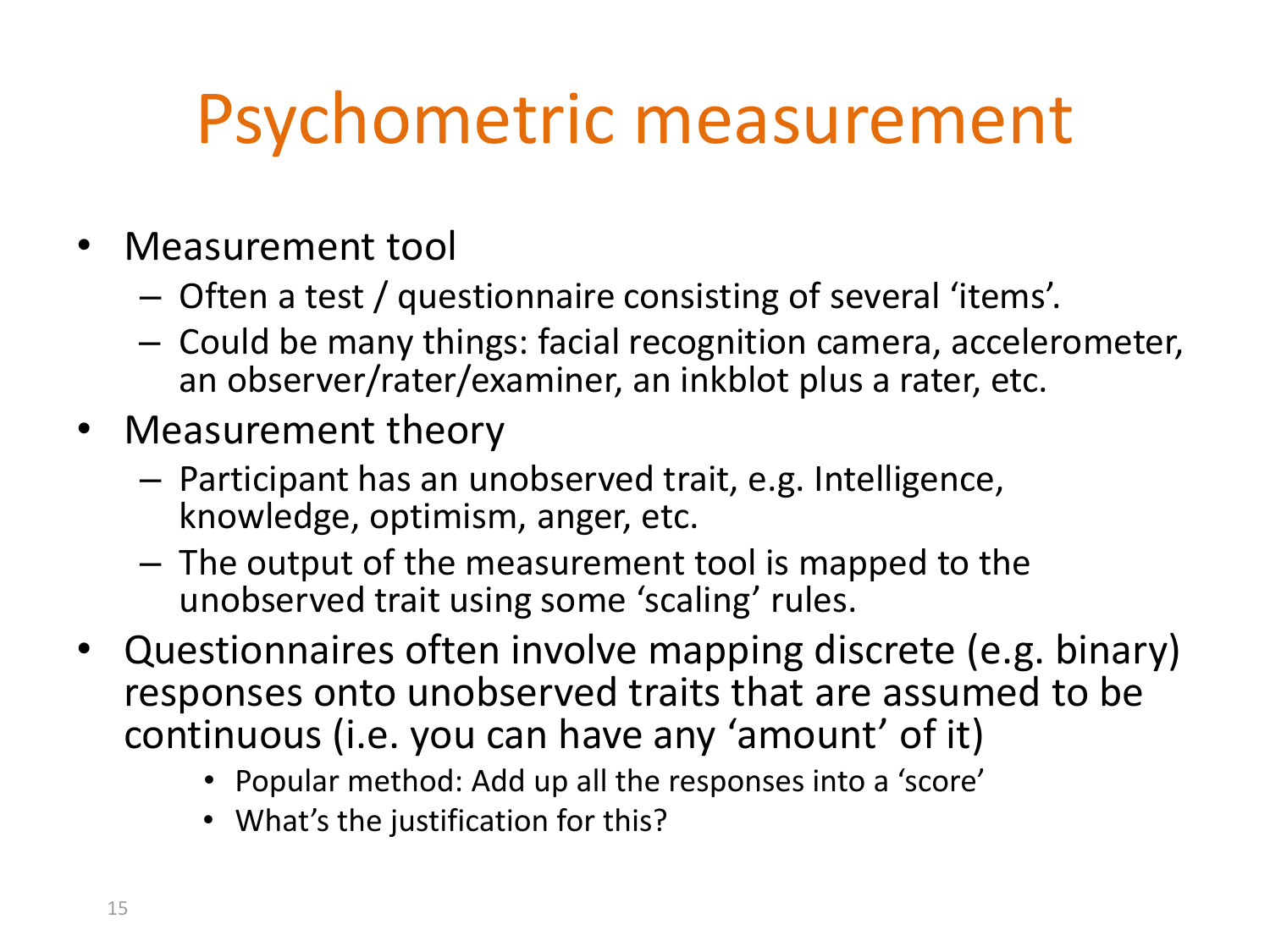- Trait Perceived disposable wealth
- Questionnaire items
	- "If I wanted to, I could probably afford to do the following this month:"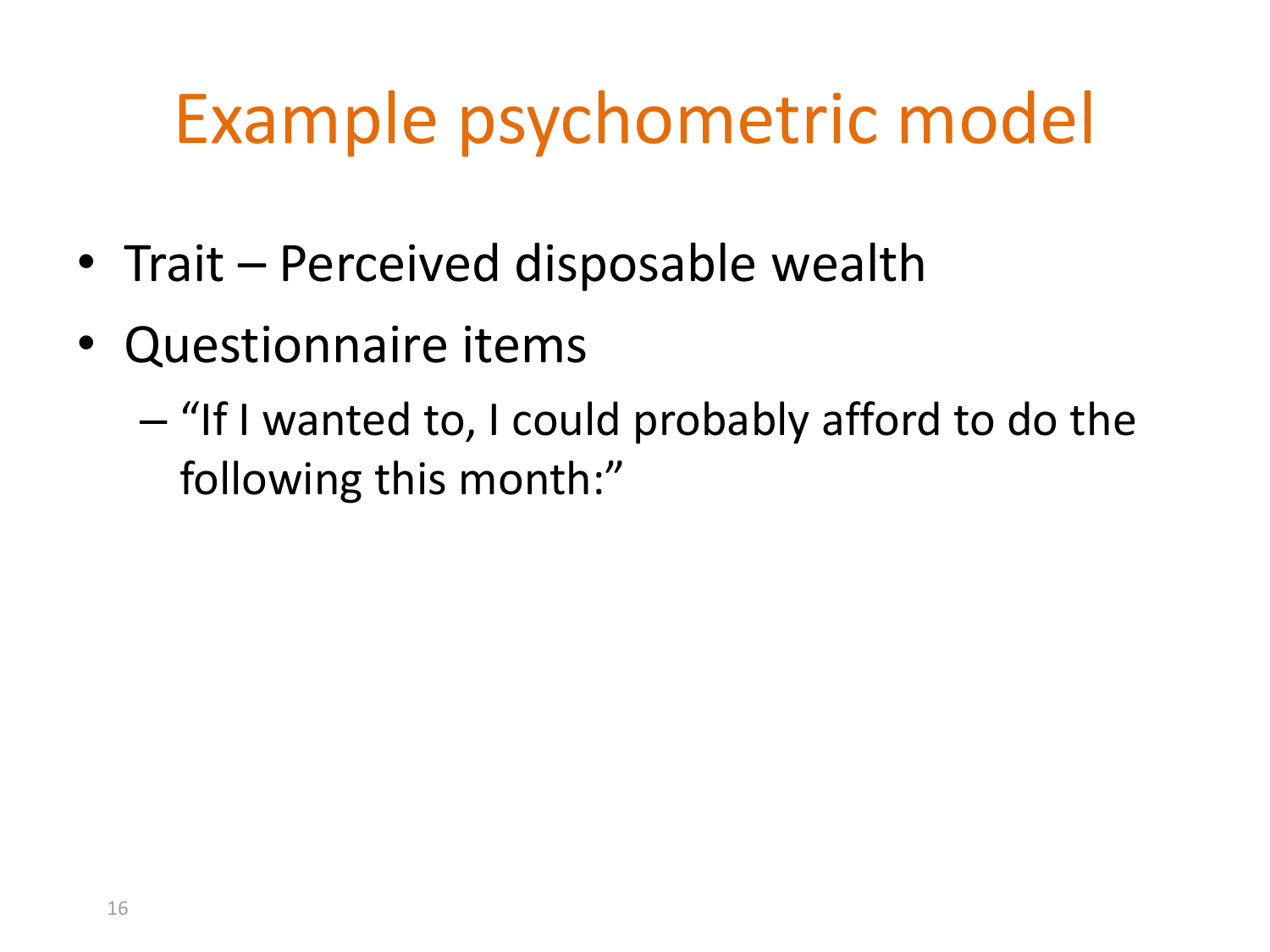- Trait Perceived disposable wealth
- Questionnaire items
	- "If I wanted to, I could probably afford to do the following this month:"

– Buy a cup of coffee

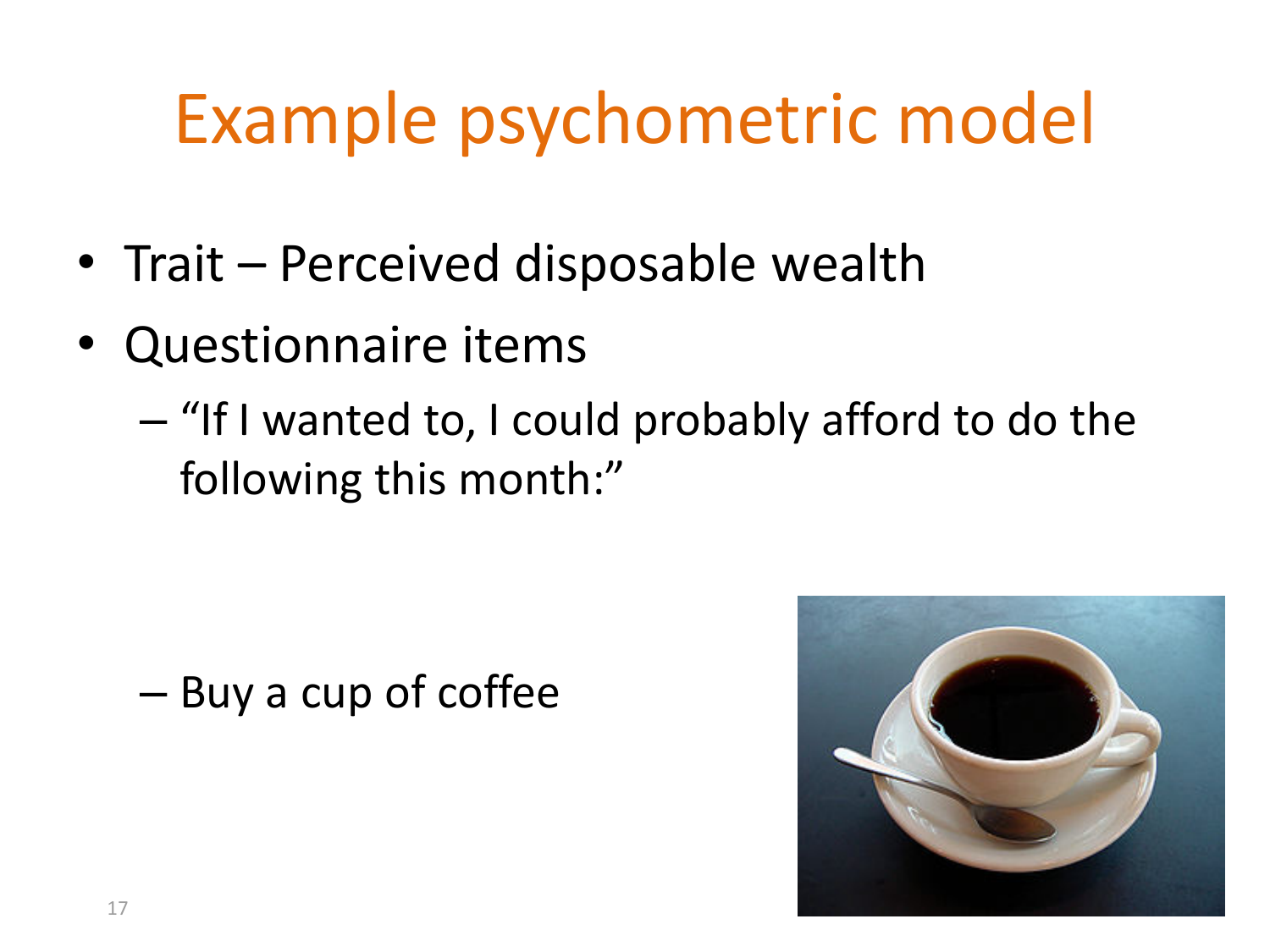- Trait Perceived disposable wealth
- Questionnaire items
	- "If I wanted to, I could probably afford to do the following this month:"

$$
- \text{Save } \pmb{\text{\texttt{f10}}}
$$

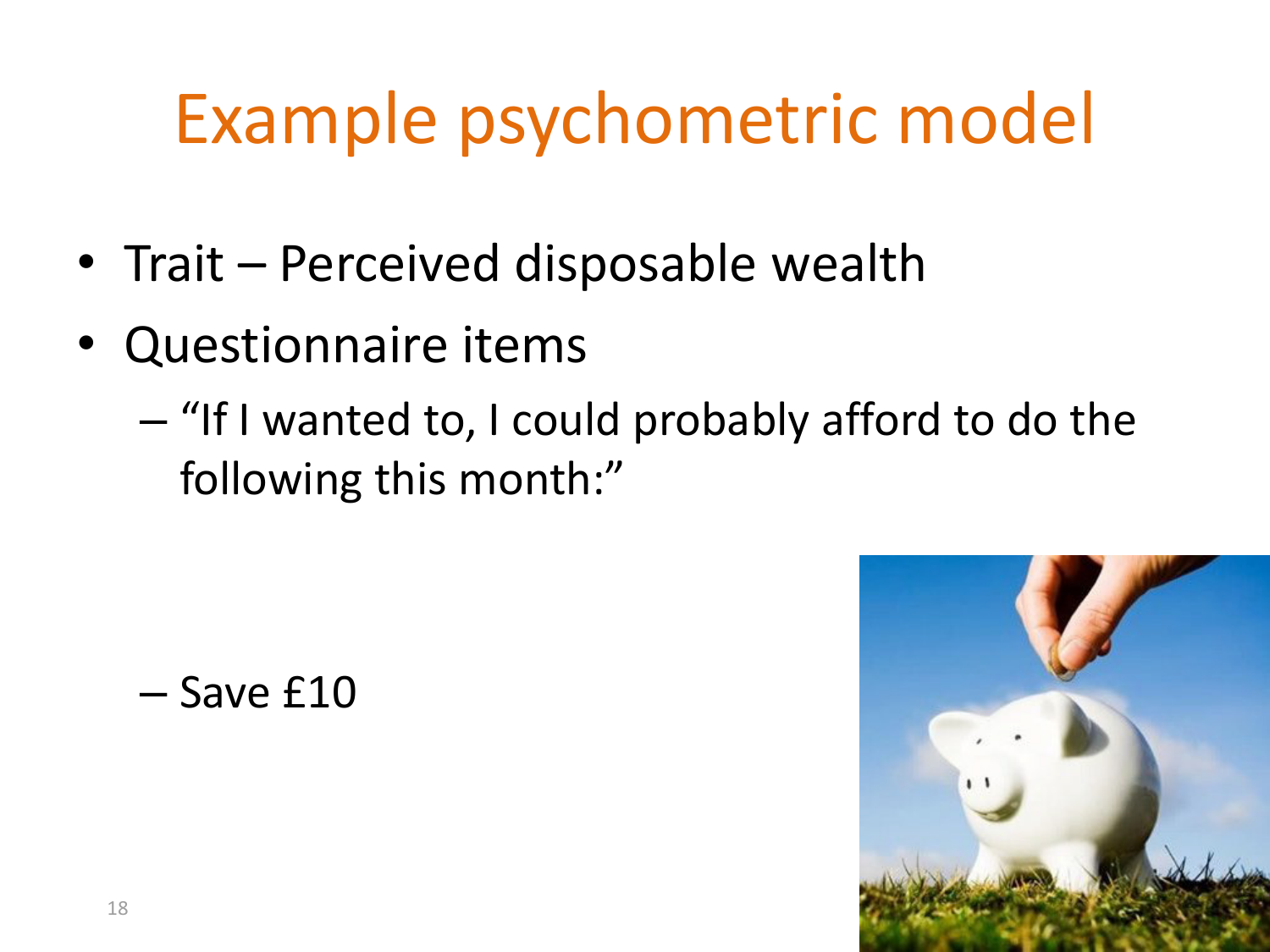- Trait Perceived disposable wealth
- Questionnaire items
	- "If I wanted to, I could probably afford to do the following this month:"

– Buy a book about sheds

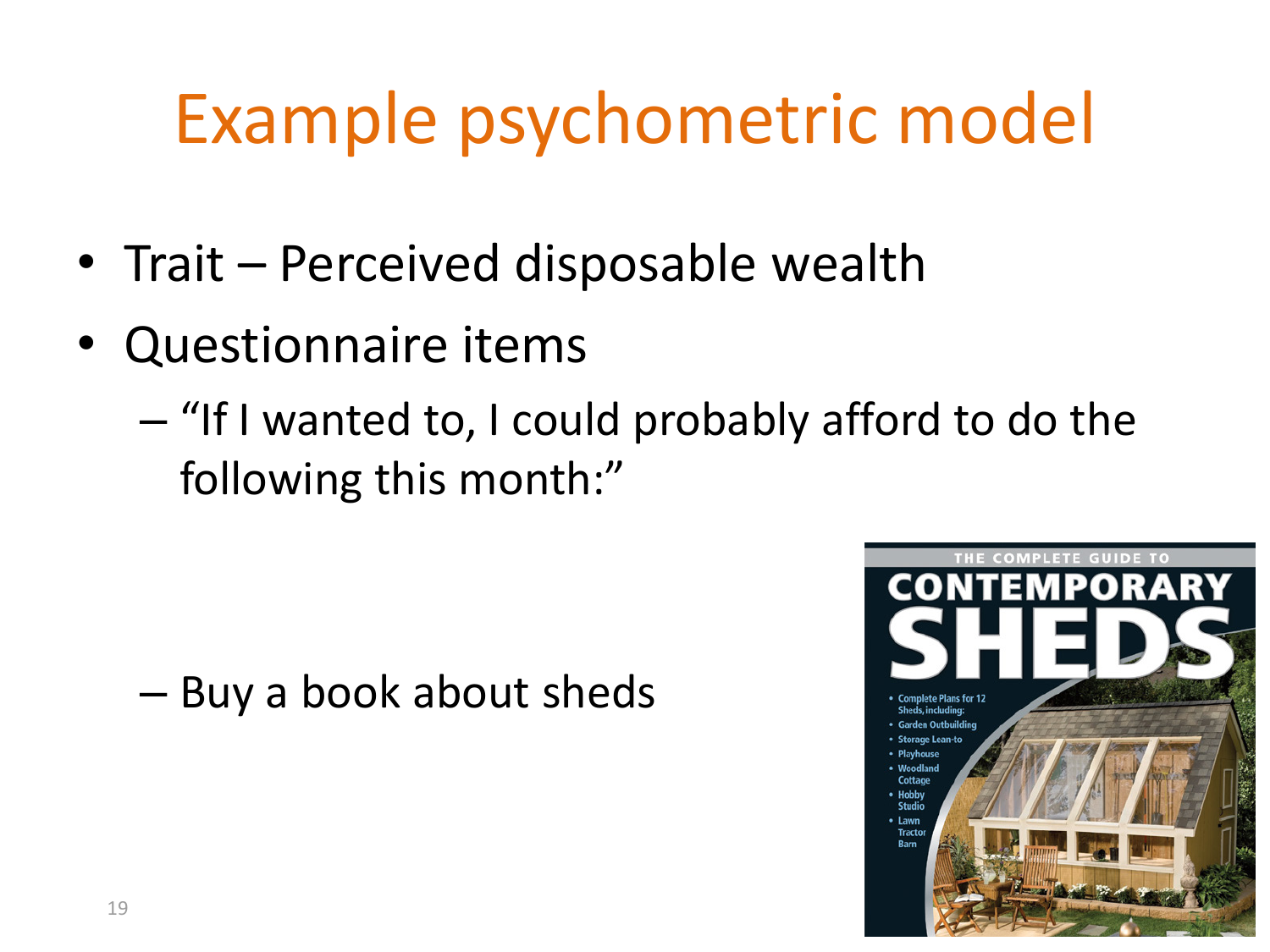- Trait Perceived disposable wealth
- Questionnaire items
	- "If I wanted to, I could probably afford to do the following this month:"

– Buy a new fridge

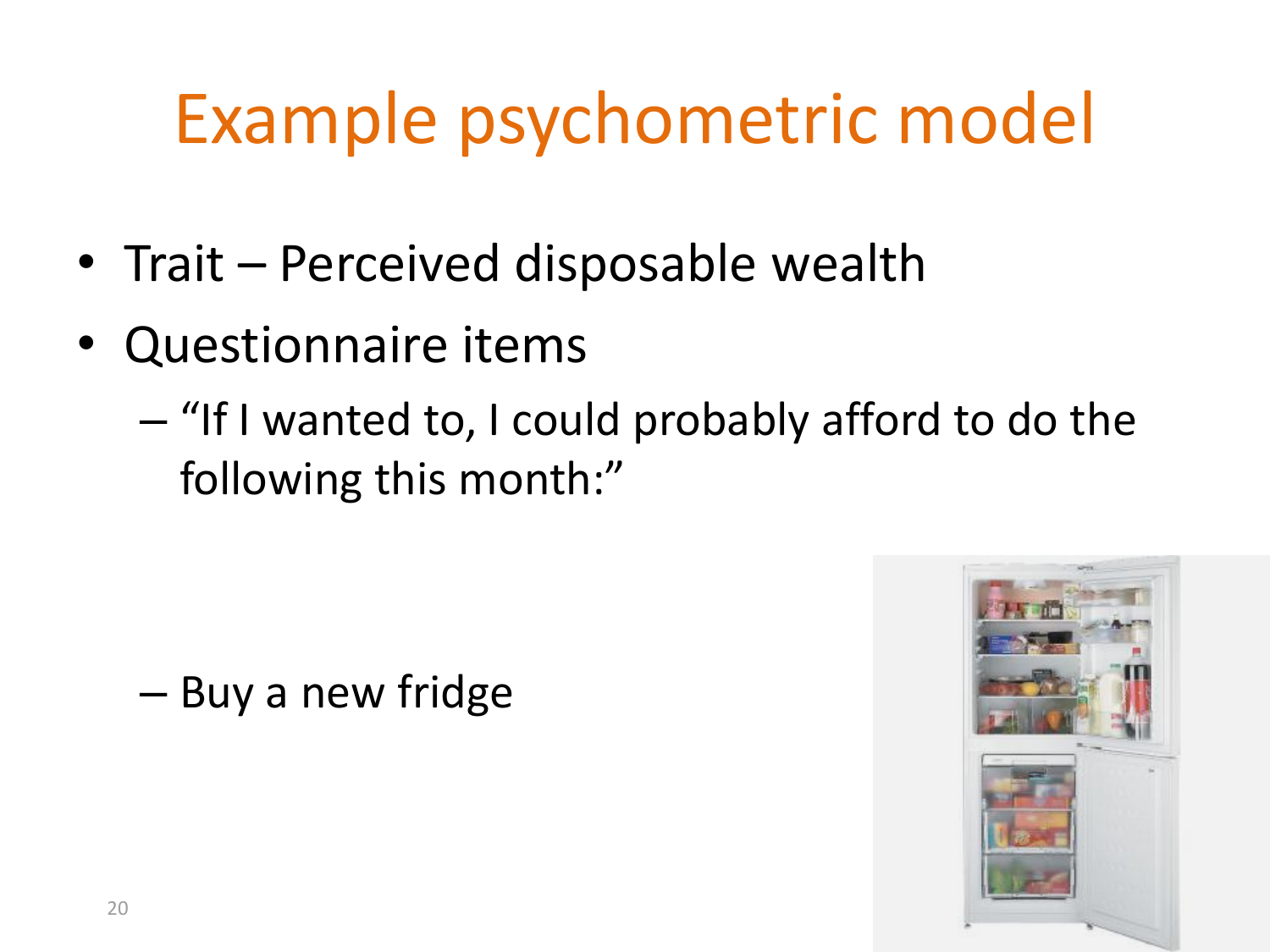- Trait Perceived disposable wealth
- Questionnaire items
	- "If I wanted to, I could probably afford to do the following this month:"

– Buy a Learjet

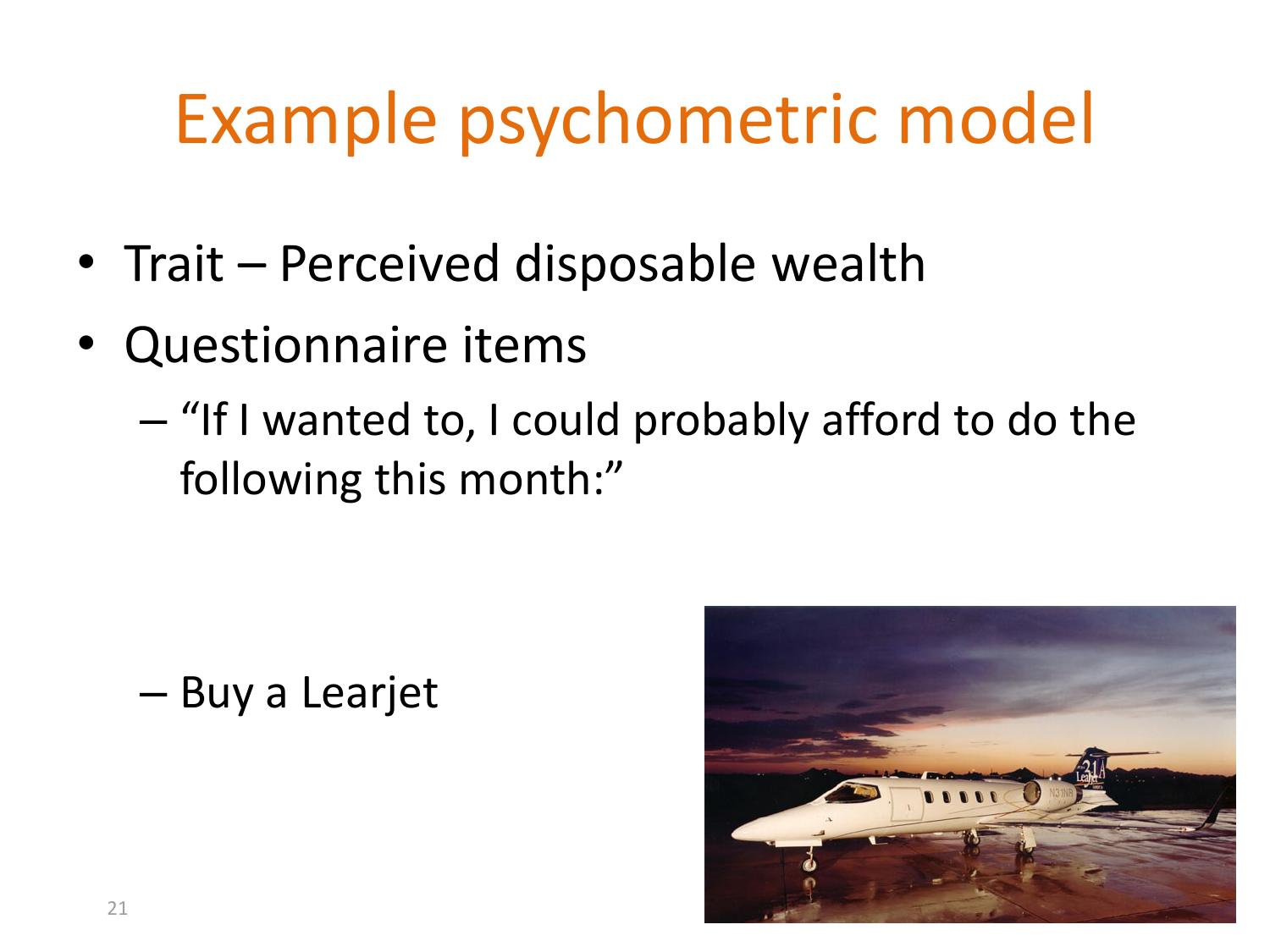### Items and people on the same scale

#### **Individuals**

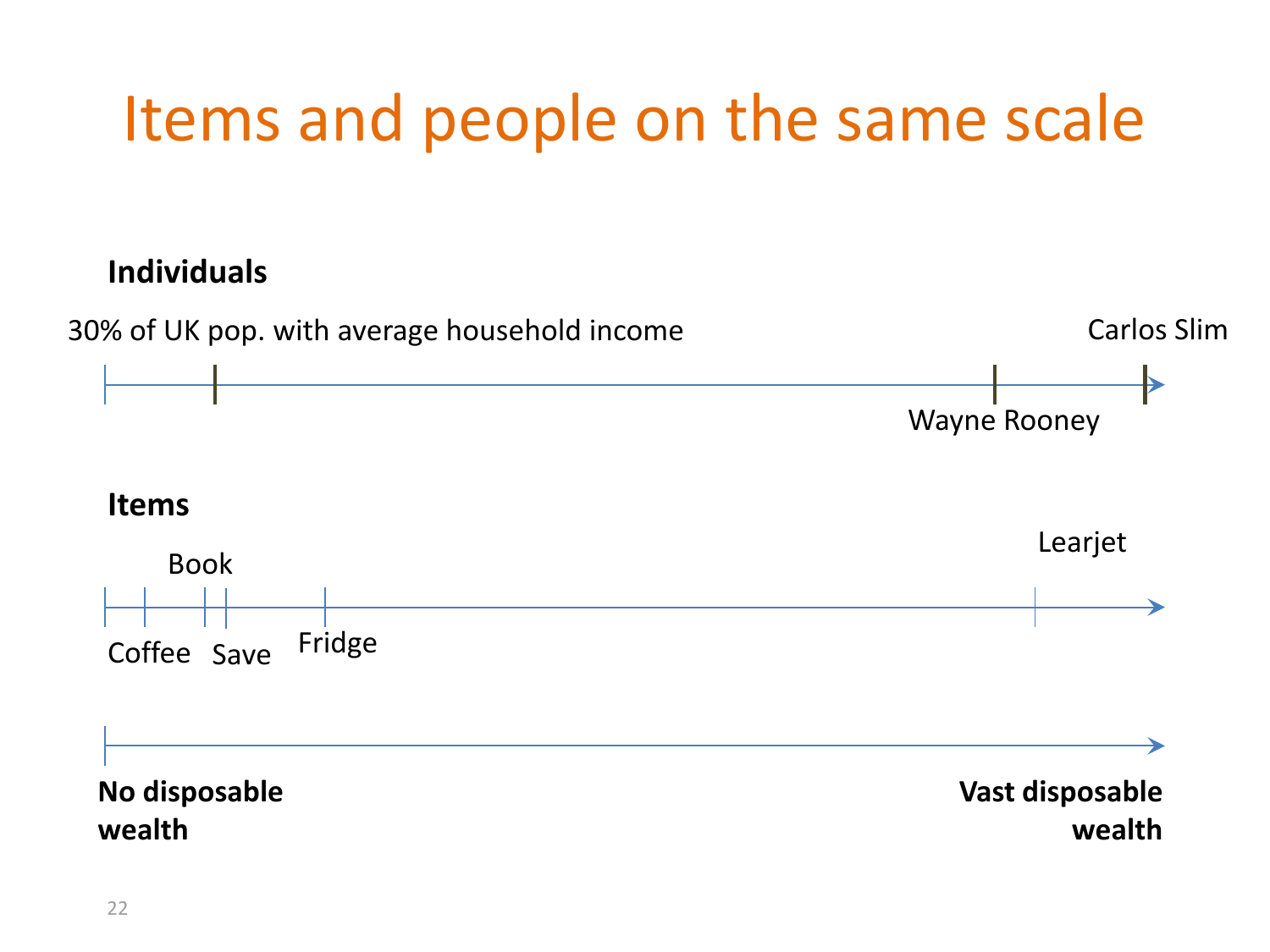### Mapping binary responses to the scale

- Some items require greater disposable wealth to purchase than others – items *cheap*/*expensive*
- Some participants have greater disposable wealth than others – people *poor*/*wealthy*
	- If "participant wealth" > "item cost", we should see a positive item response
- 'Level' of positive item response tells us about where on the scale the participant lies, e.g.
	- No positive responses (i.e. can't afford even a coffee), very low disposable wealth
	- All positive responses (i.e. can afford a Learjet) very high disposable wealth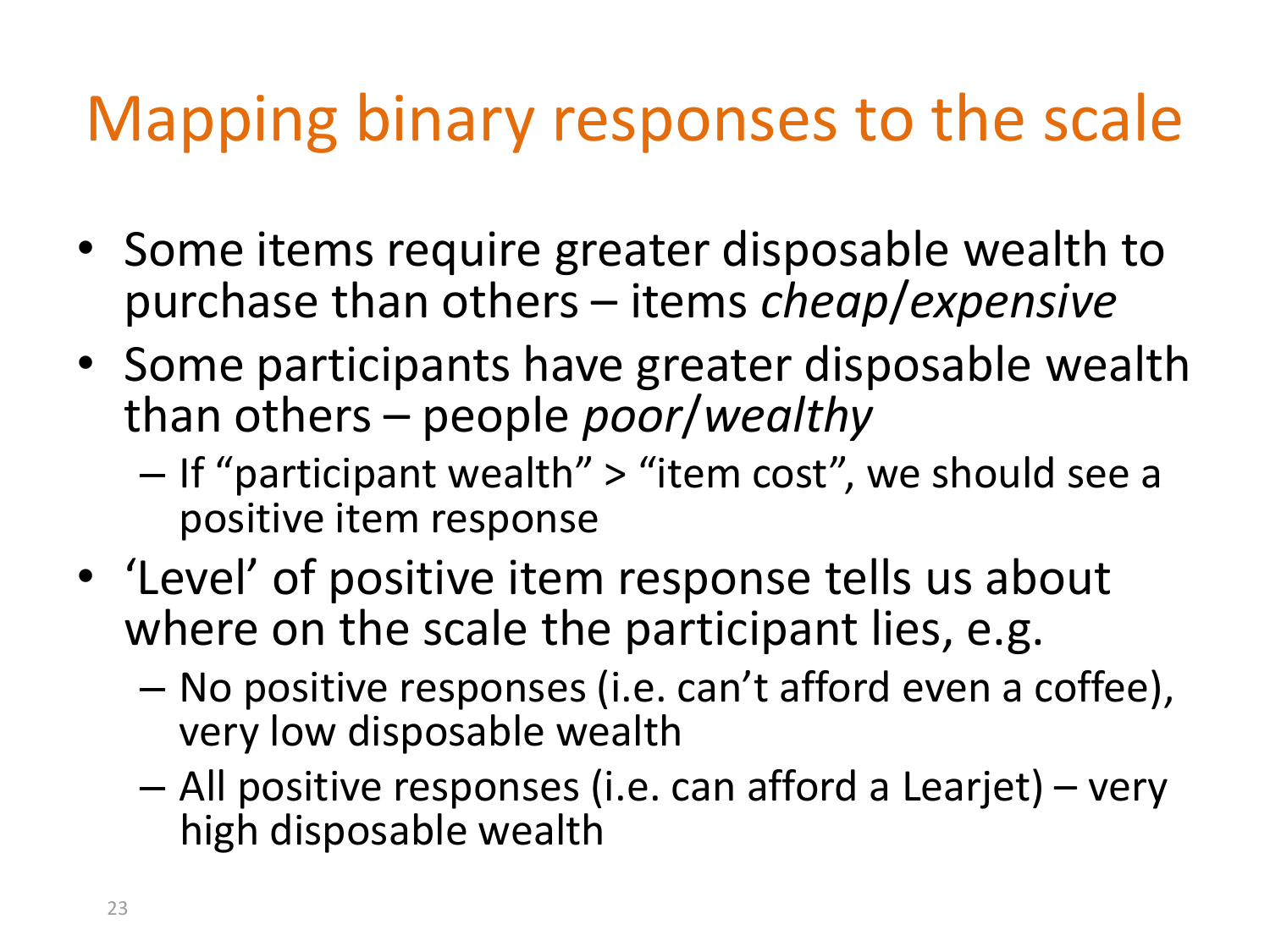### Mapping binary responses to the scale

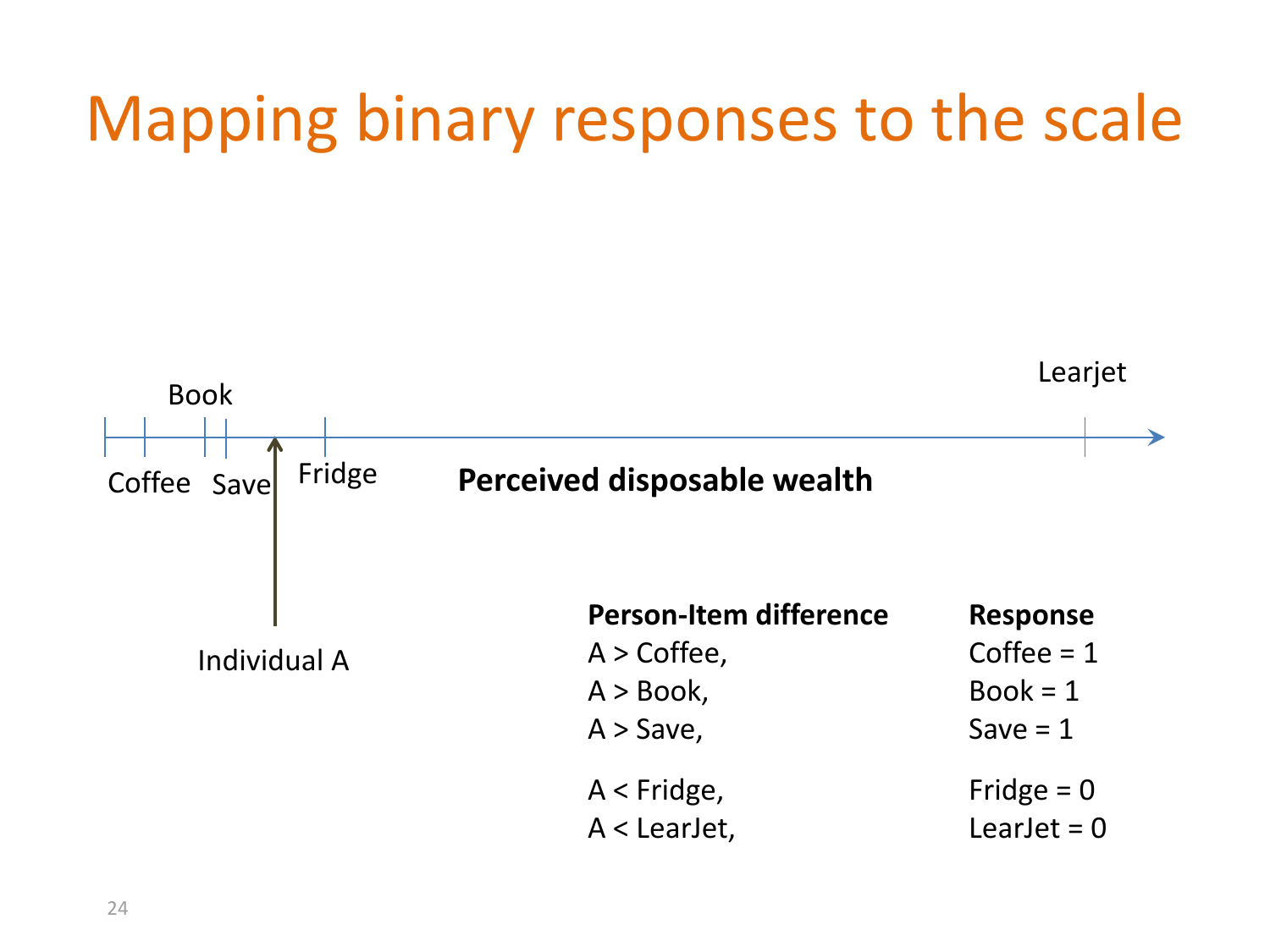# Probabilistic mapping

- The mapping across and within individuals will not be completely consistent, e.g.
	- Different estimates of how much things cost
	- Different knowledge of how much money he or she has available (available = credit?)
	- Wishful thinking
	- Disposable wealth changes over time not a fixed trait.
- The mapping will be probabilistic, contains error
	- It's probable that a rich person will be more able to afford a Learjet, not certain.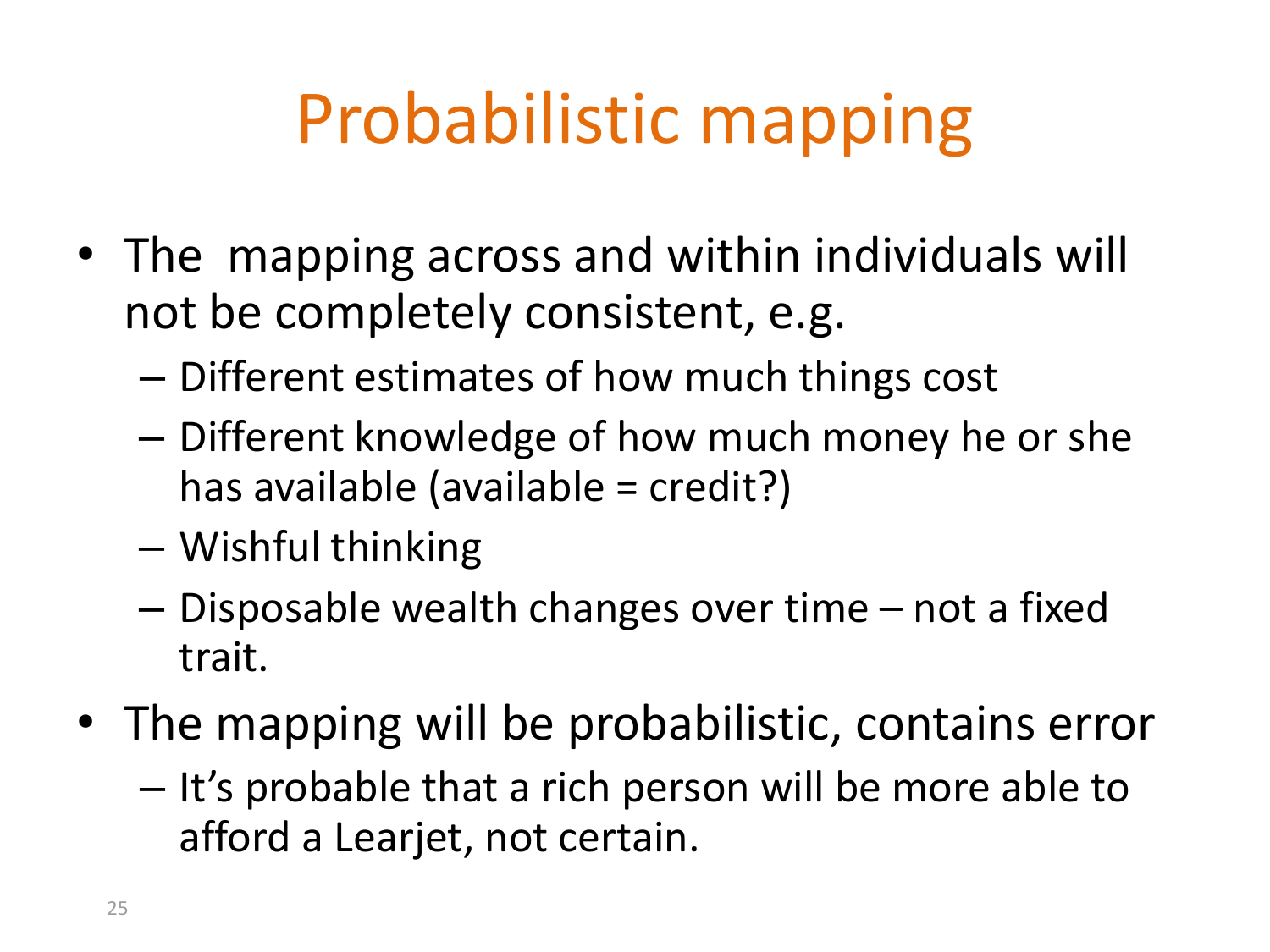# Probabilistic mapping

Probability of observing a positive response will vary by item and by a person's level on the scale.

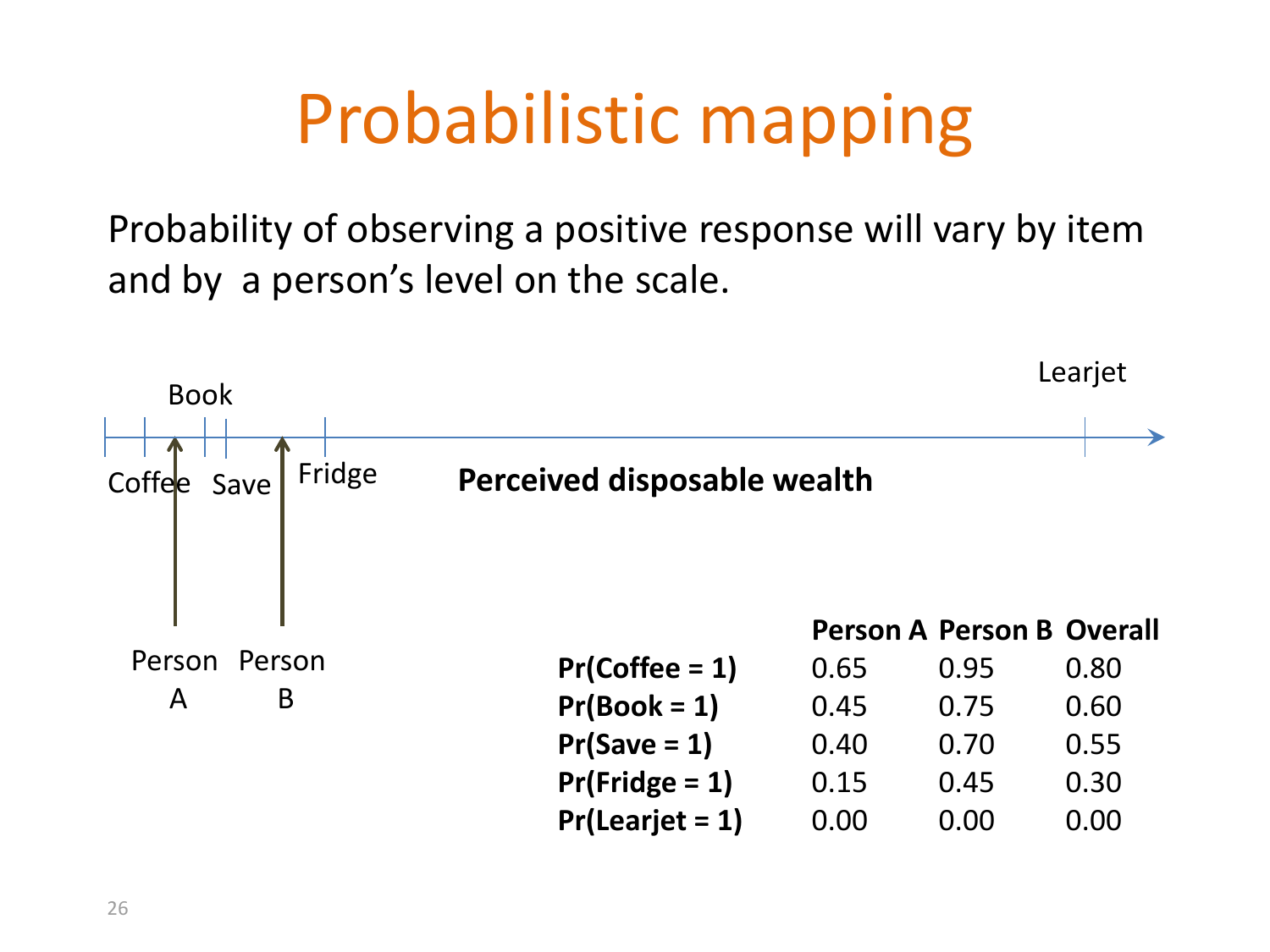# Transforming probability

- Probabilities are not convenient for statistical modelling
	- Bounded between [0, 1].
- Much easier to model a transformation of probability that ranges from  $[-\infty, +\infty]$ :

### – Natural log of the odds, a.k.a. logit: Logit =  $ln(Pr / (1-Pr))$

e.g., 
$$
0 = \ln(0.5 / (1 - 0.5))
$$
.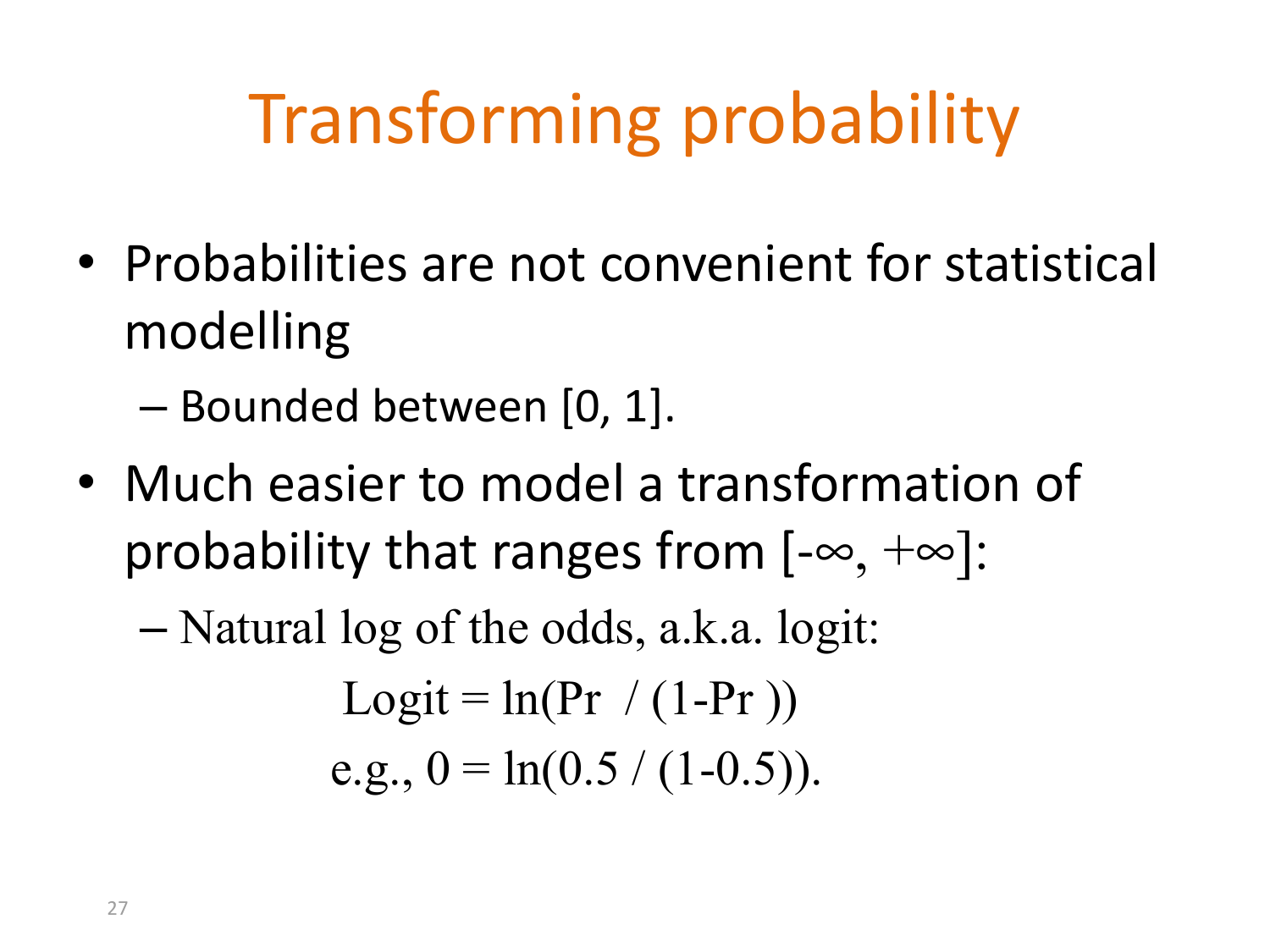### Probability vs. logit



28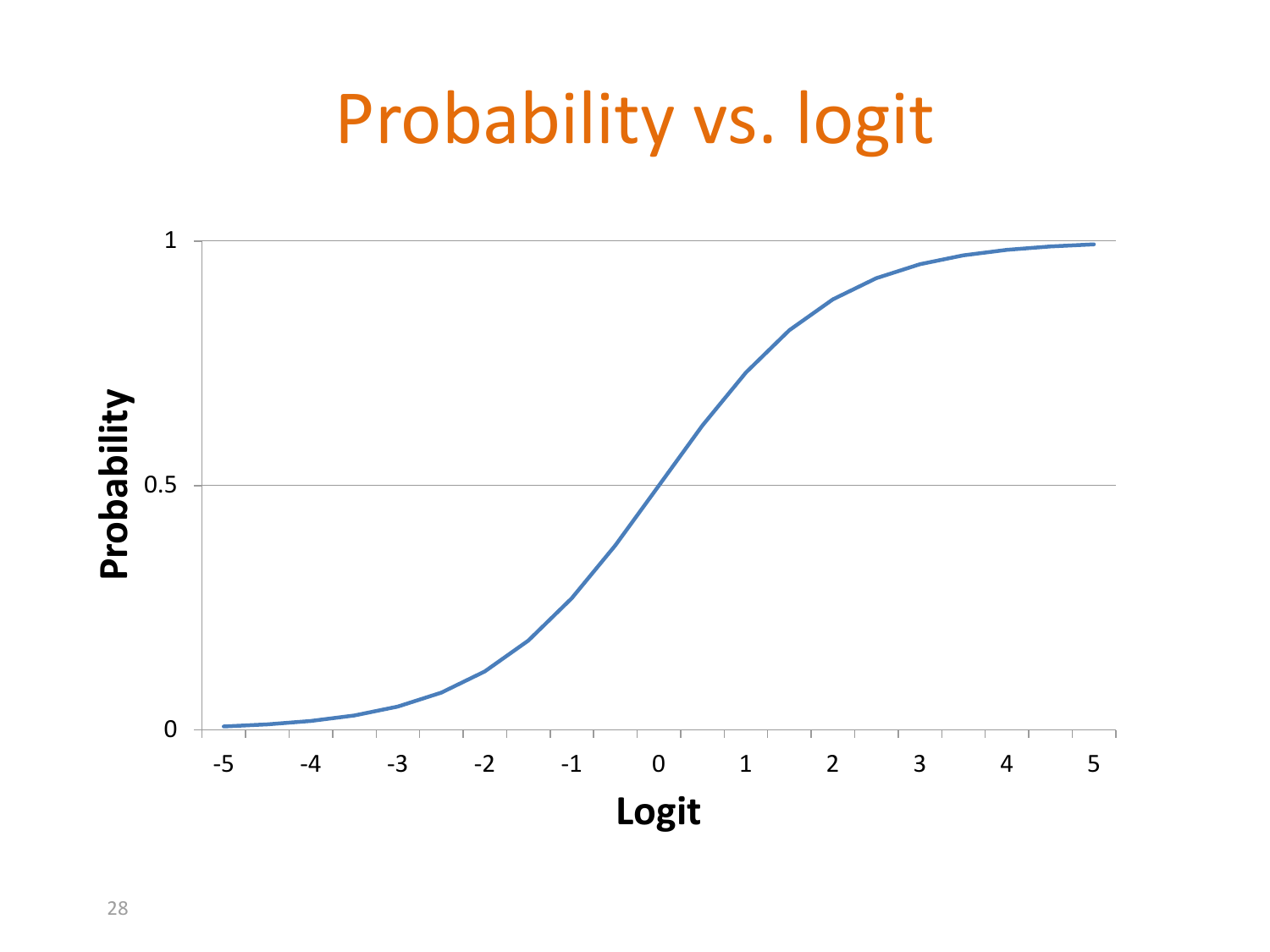### Statistical model

Logit*person\_endorses\_item* = Wealth*person* – Cost*item*

$$
Y_{ij} = \theta_j - b_i
$$

 $Y_{ii}$  = Logit that item *i* is endorsed by person *j*  $\theta$ <sup>*j*</sup> = *Trait* level of person *j bi* = *Difficulty* of item *i* (a.k.a. item *Threshold*)

• This model called '1-parameter' or 'Rasch' model (Rasch, 1960).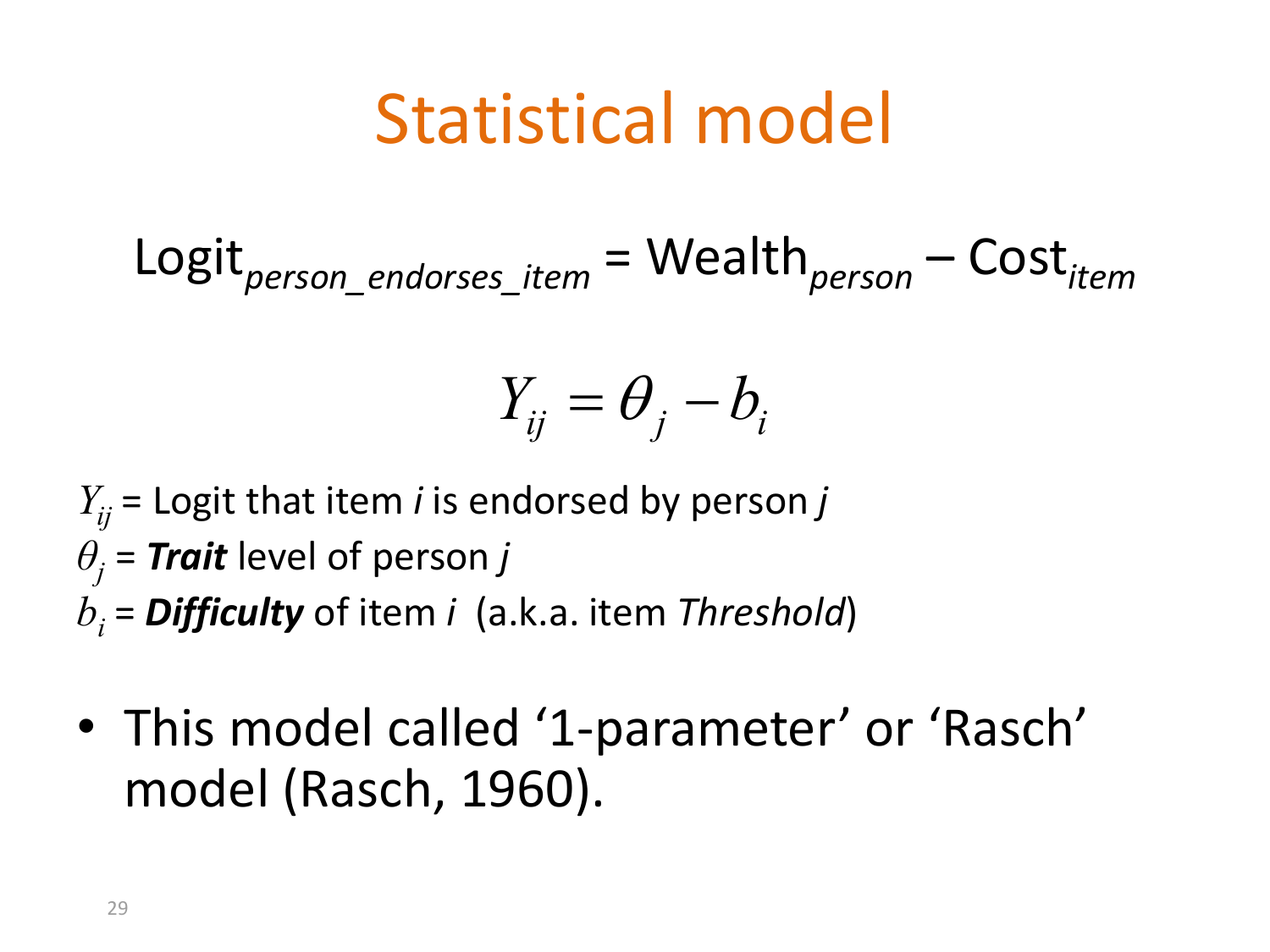### Item characteristic curves

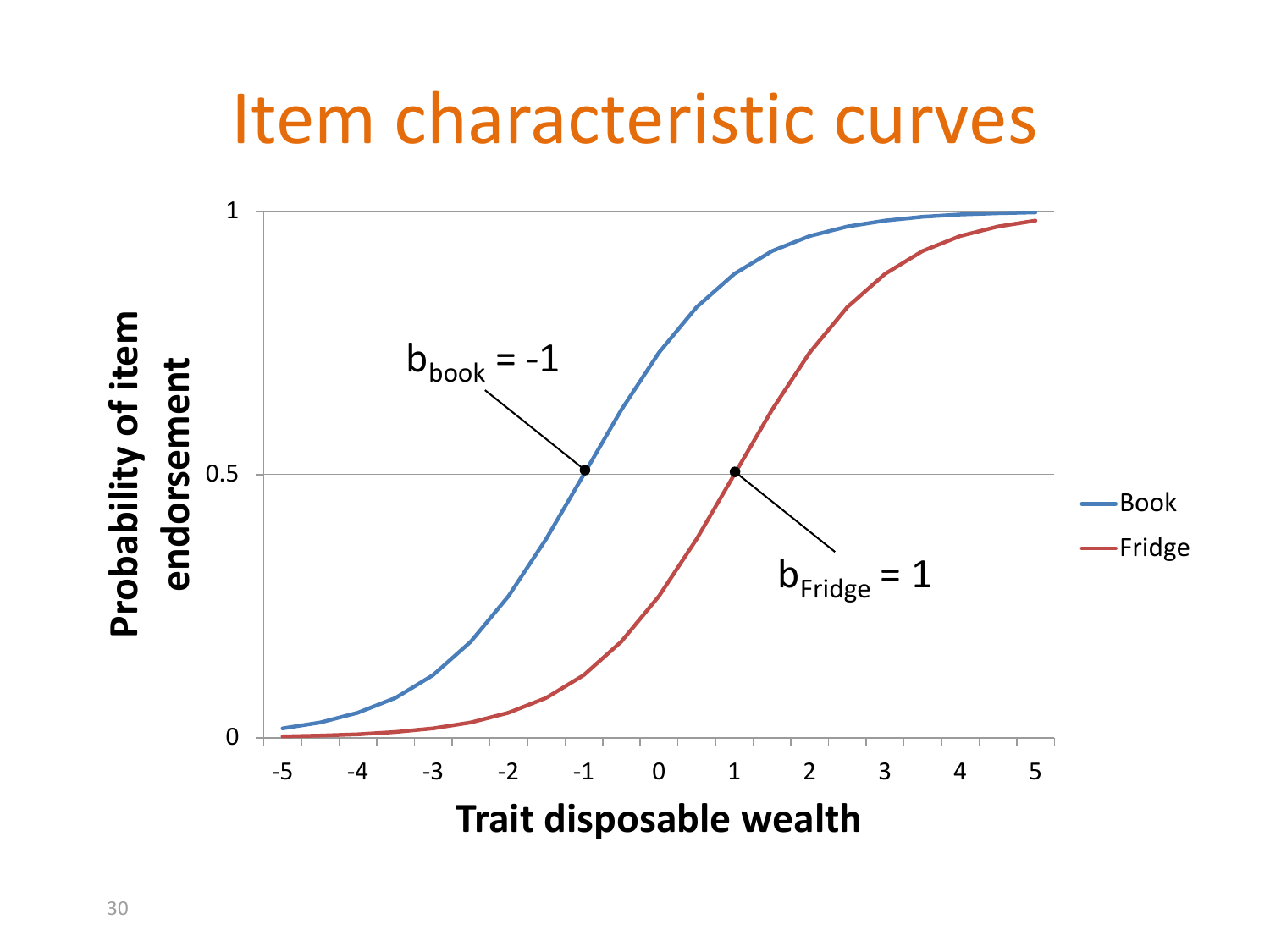### Items 'informative' about different trait levels

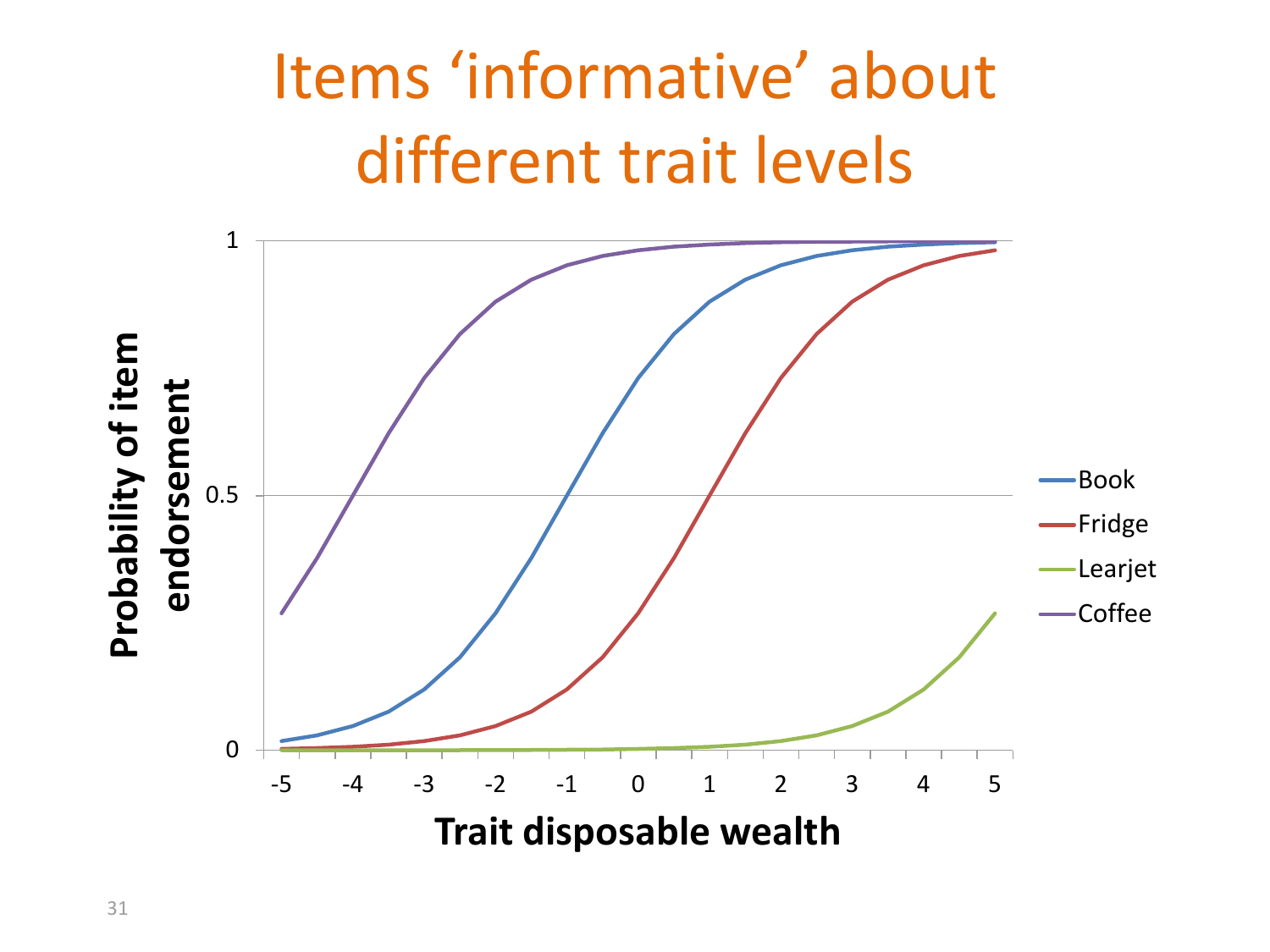## Rasch theory of measurement

- 'Rasch model' describes the theory of measurement as well as the statistical model just described.
- It has some desirable properties:
	- Specific objectivity
		- Each item should rank two individuals similarly.
		- Each person should rank two items similarly.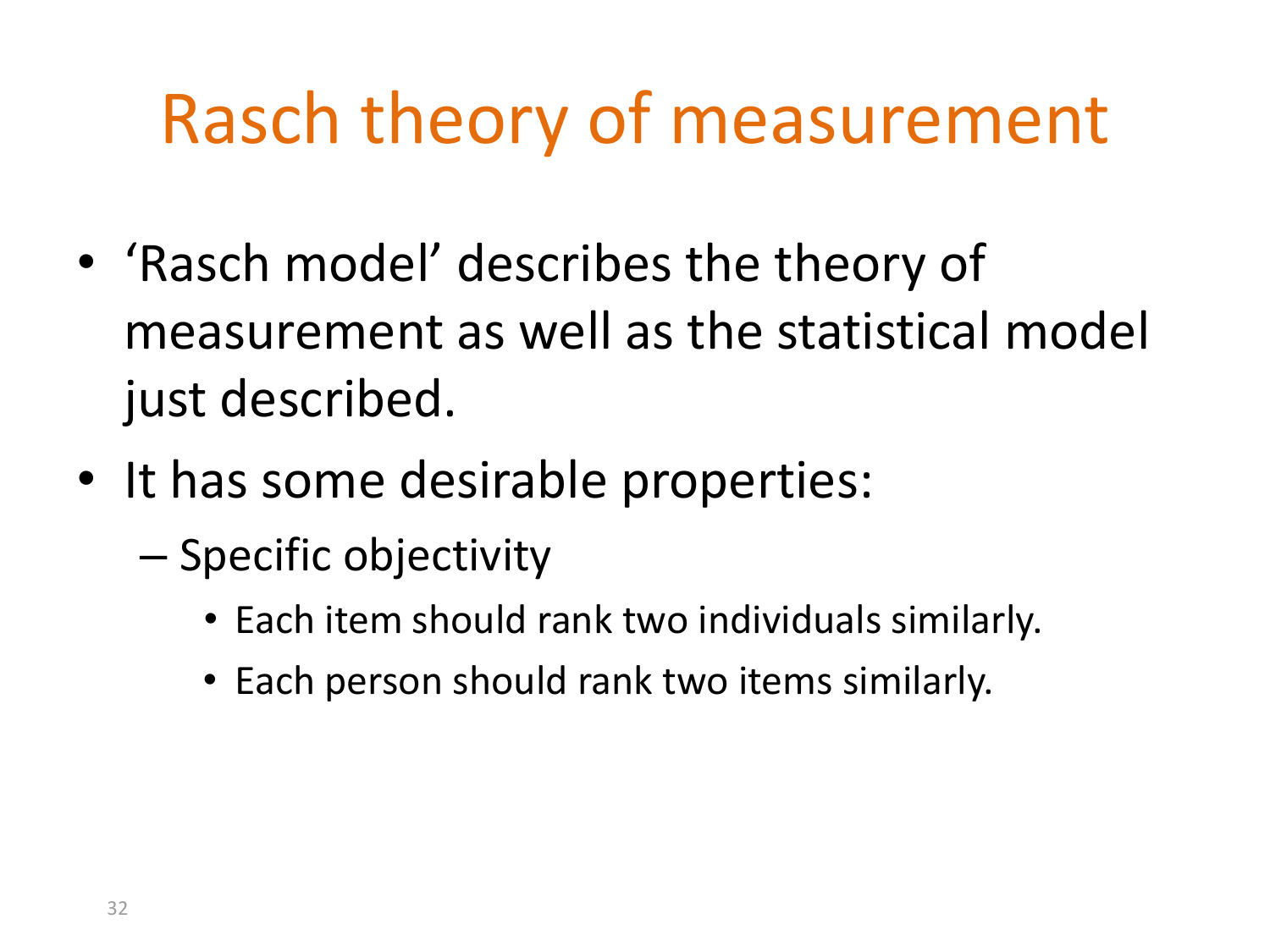# Rasch theory of measurement

- 'Rasch model' describes the theory of measurement as well as the statistical model just described.
- It has some desirable properties:
	- Sum-score sufficiency
		- Sum of item responses is an unbiased, sufficient statistic for estimating the latent trait.
		- The **number** of endorsements tells us about the trait, their **pattern** does not.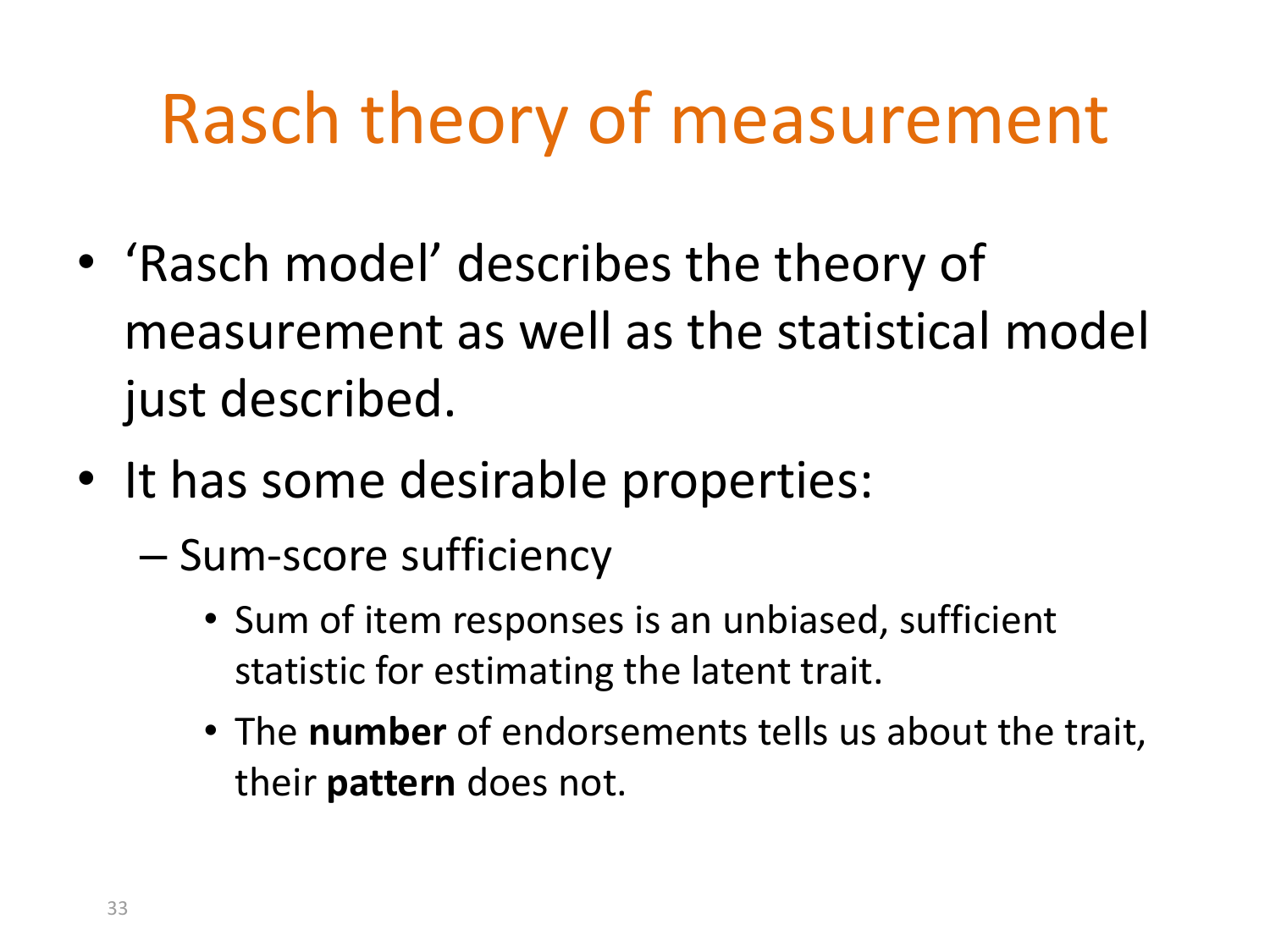- Trait Perceived disposable wealth.
- Additional questionnaire item:
	- "If I wanted to, I could probably afford to do the following this month:"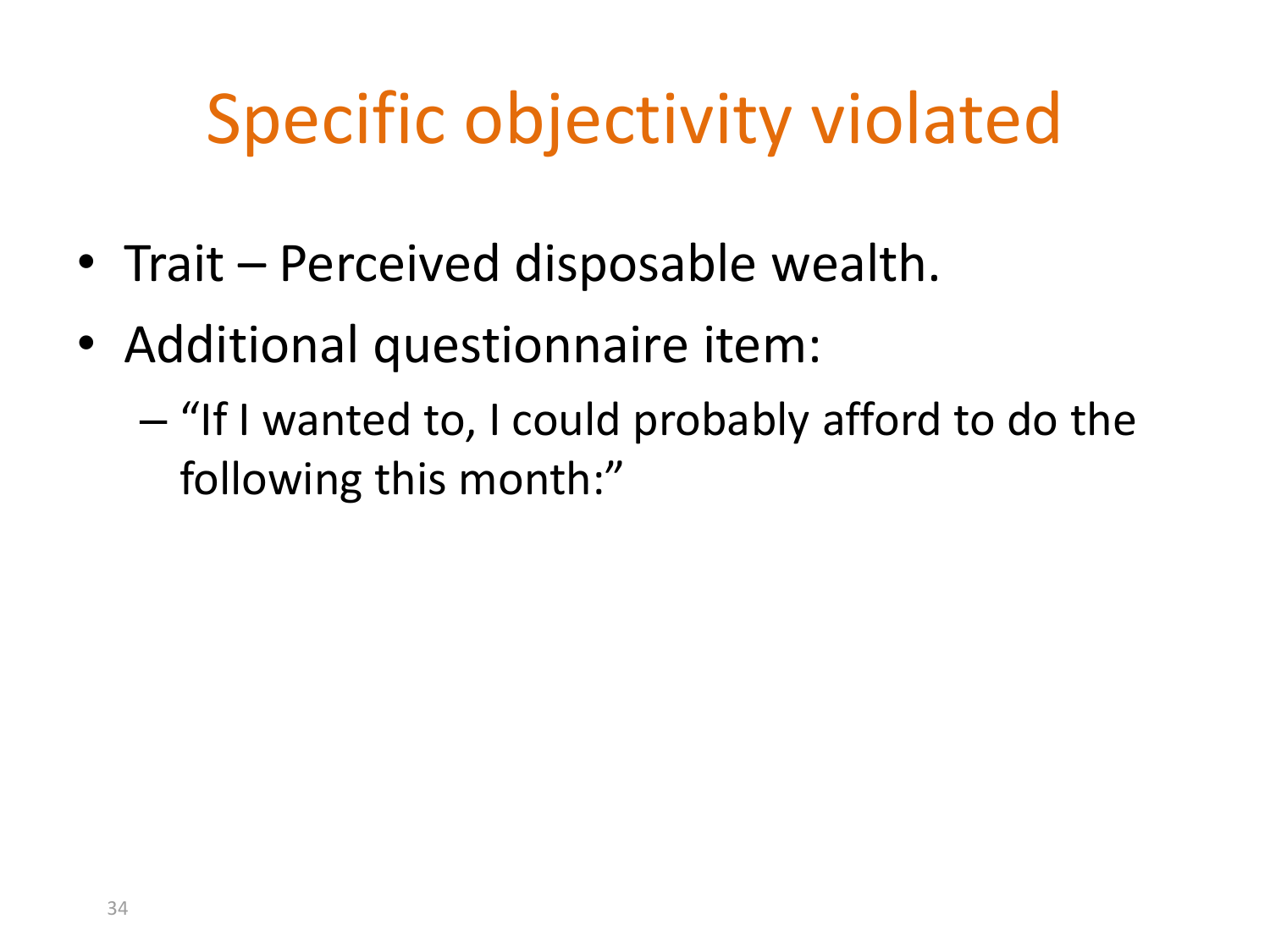- Trait Perceived disposable wealth
- Additional questionnaire item
	- "If I wanted to, I could probably afford to do the following this month:"

– Climb up a mountain

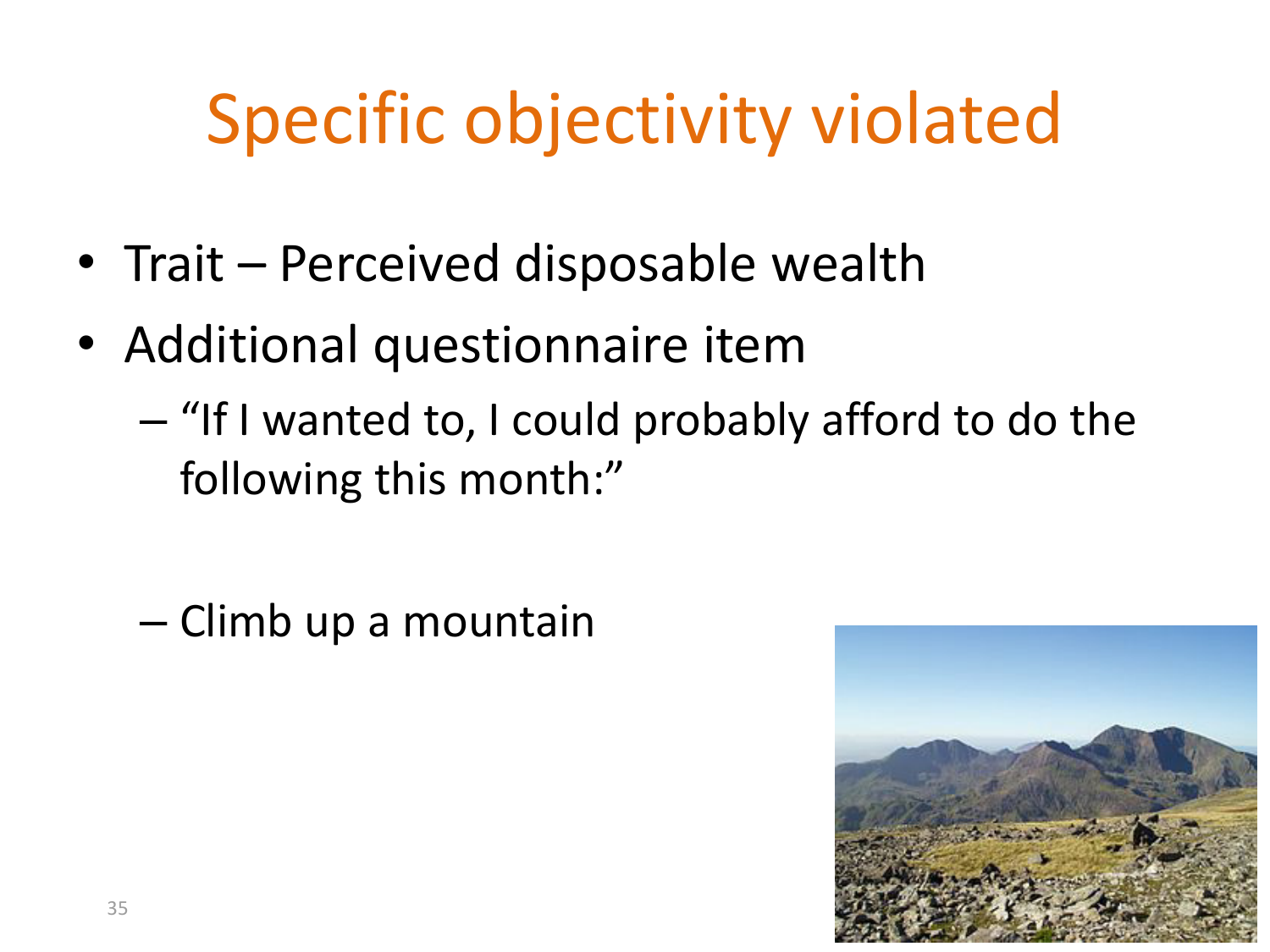- Trait Perceived disposable wealth
- Additional questionnaire item
	- "If I wanted to, I could probably afford to do the following this month:"
	- Need money (travel, clothes)
		- Also need knowledge, ability
		- Not just asking about wealth

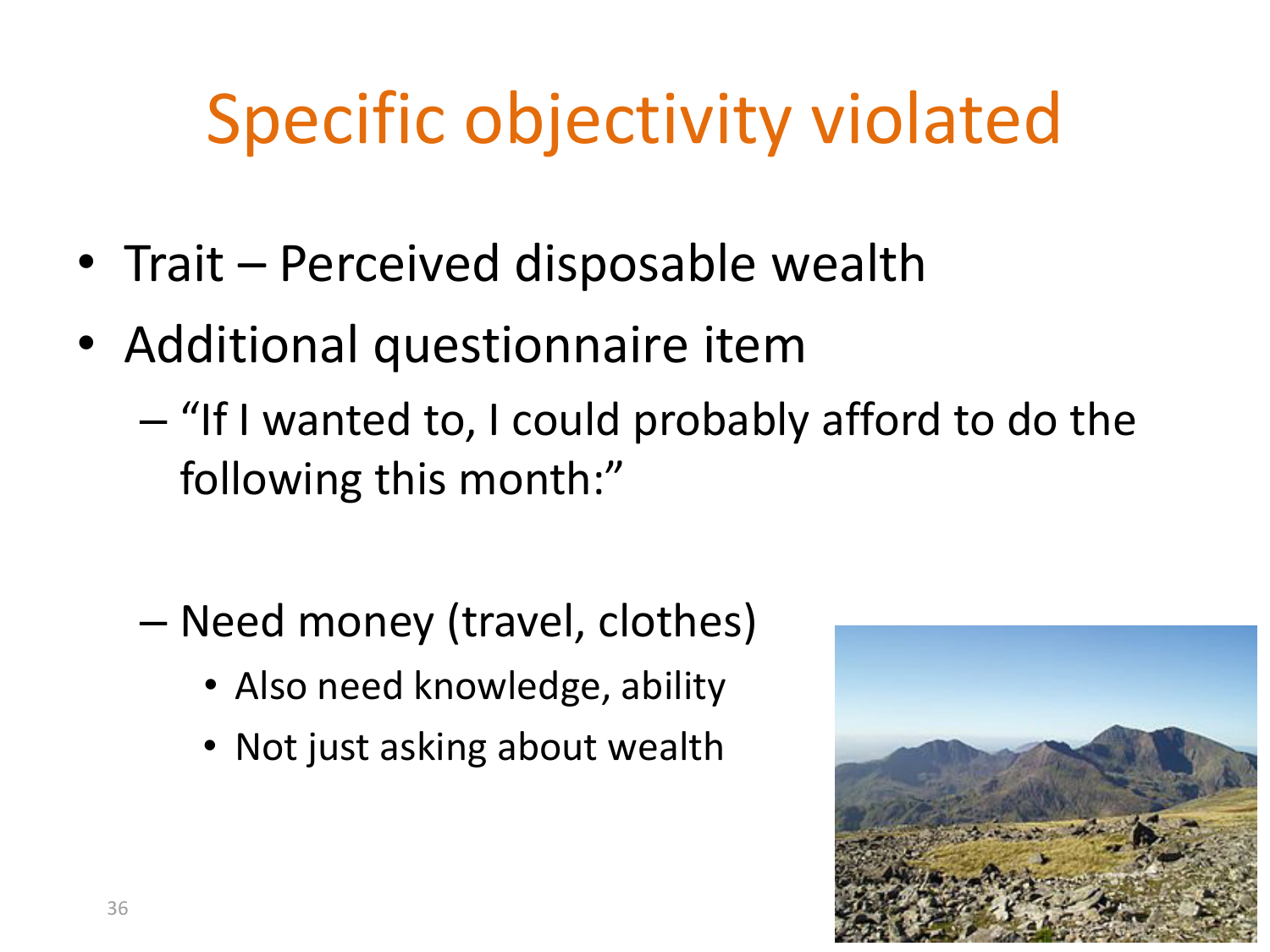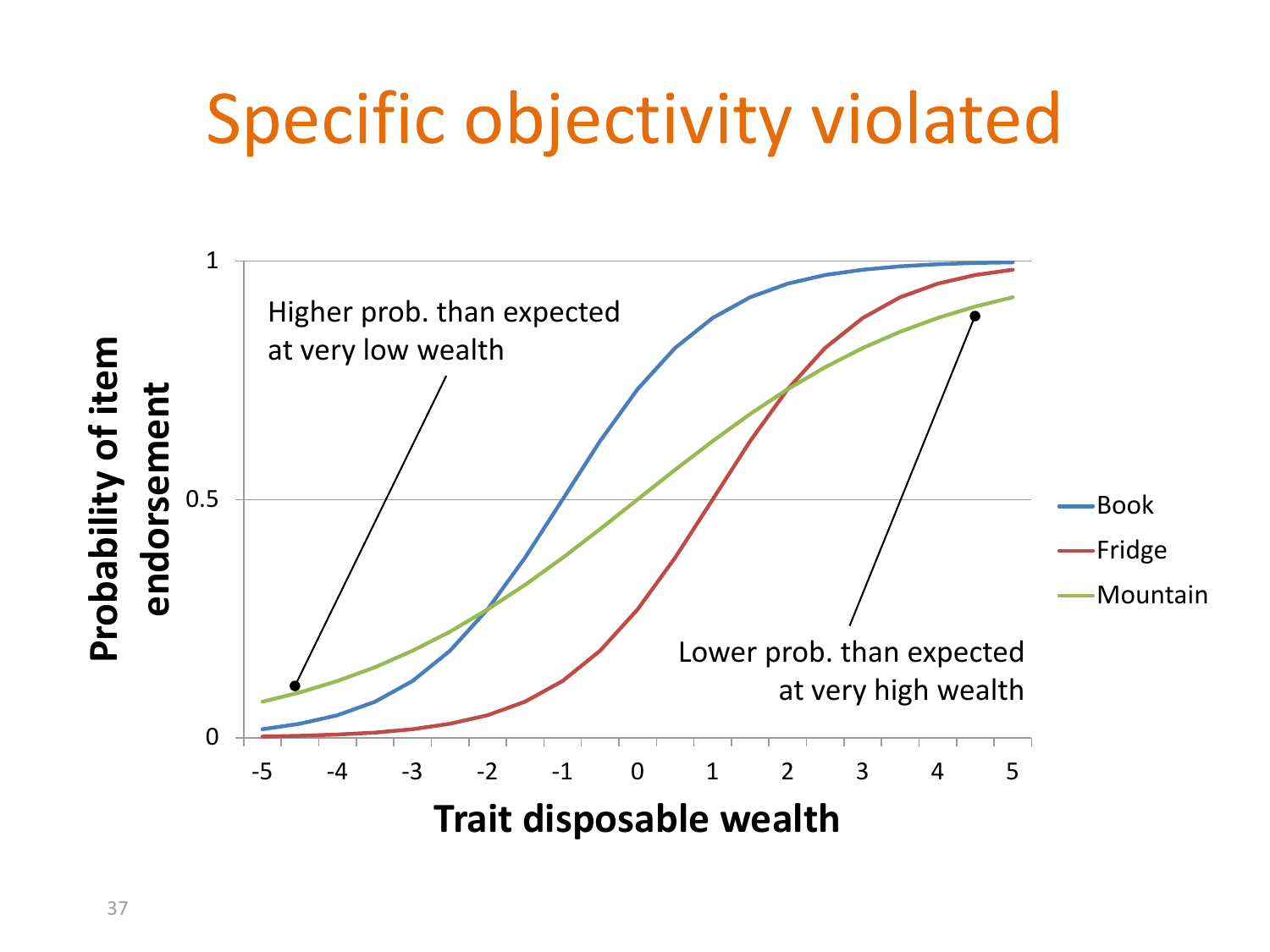- At low levels of disposable wealth, people may be more able to climb a mountain than might be expected, because:
	- They might live nearby, no need to travel far.
	- They might be in a club, go with friends.
- At high levels, people might be less able to climb a mountain because
	- Too much champagne and foie gras, not very fit.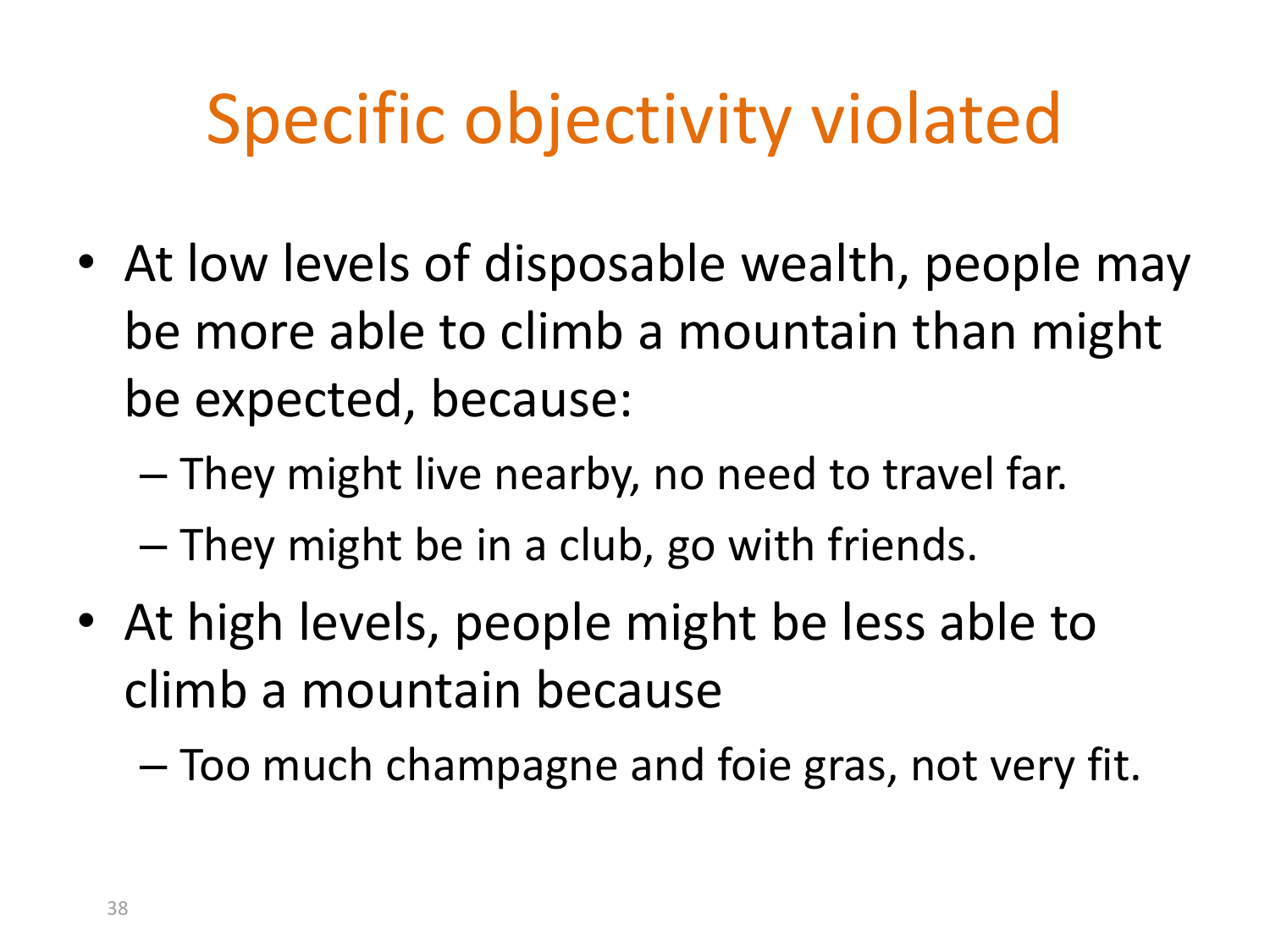### Revised statistical model

$$
Y_{ij} = a_i \theta_j - b_i
$$

- $Y_{ii}$  = Logit that item *i* is endorsed by person *j*
- $\theta_i$  = **Trait** level of person *j*
- *b<sup>i</sup>* = *Difficulty* of item *i* (a.k.a. item *threshold*)
- *a<sup>i</sup>* = *Discrimination* of item *i* (a.k.a. item *slope*, or *loading*)

### This model called '2-parameter' IRT model.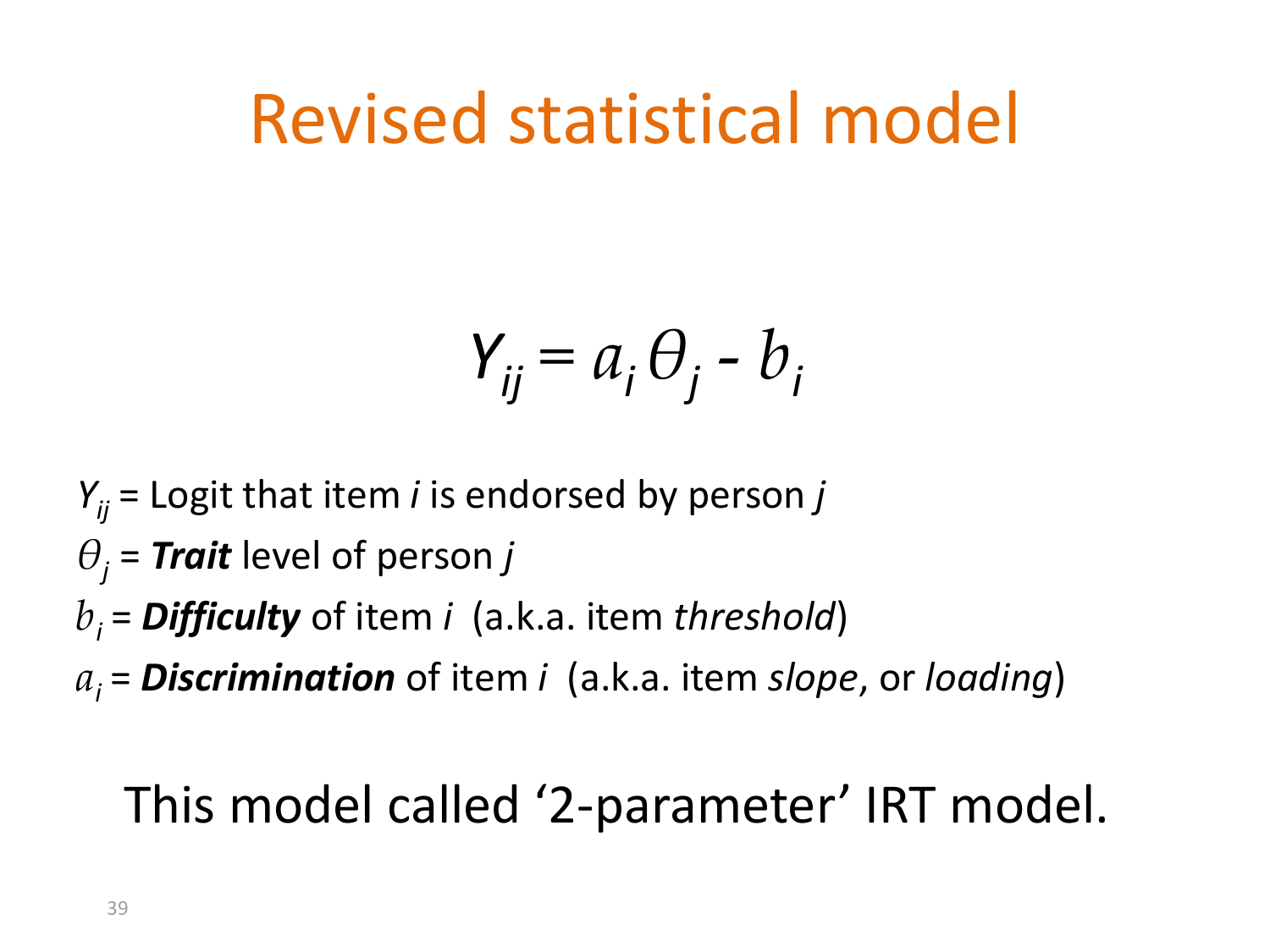### Same difficulty, different discriminations

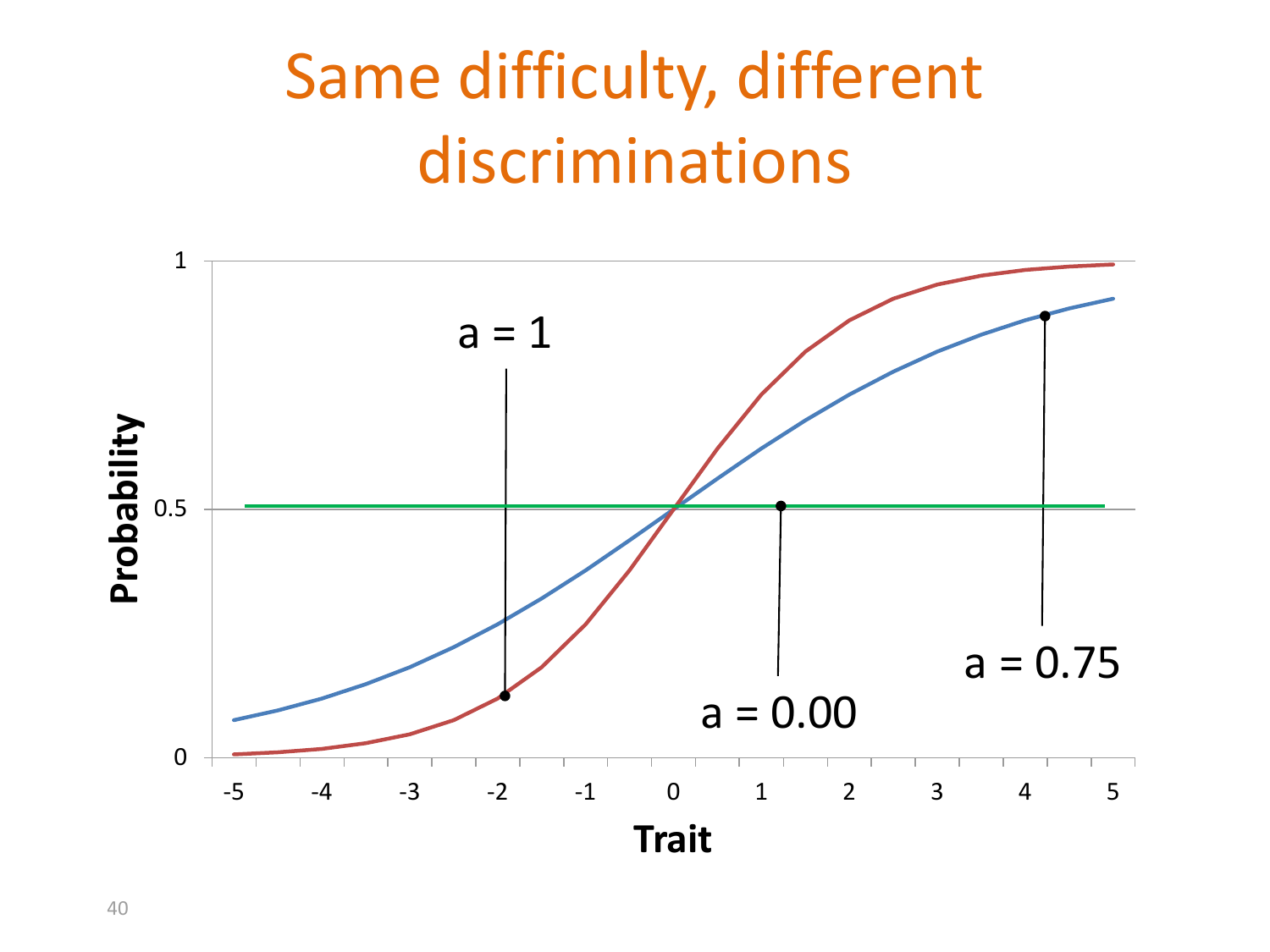- How do you think you would feel if a person with a mental health condition such as depression or a personality disorder...
	- 1. Had been appointed as your boss?
	- 2. Had joined your quiz team, community group or swimming club?
	- 3. Were to marry and have a family with one of your close relatives?
	- Very/somewhat comfortable vs. very/somewhat uncomfortable .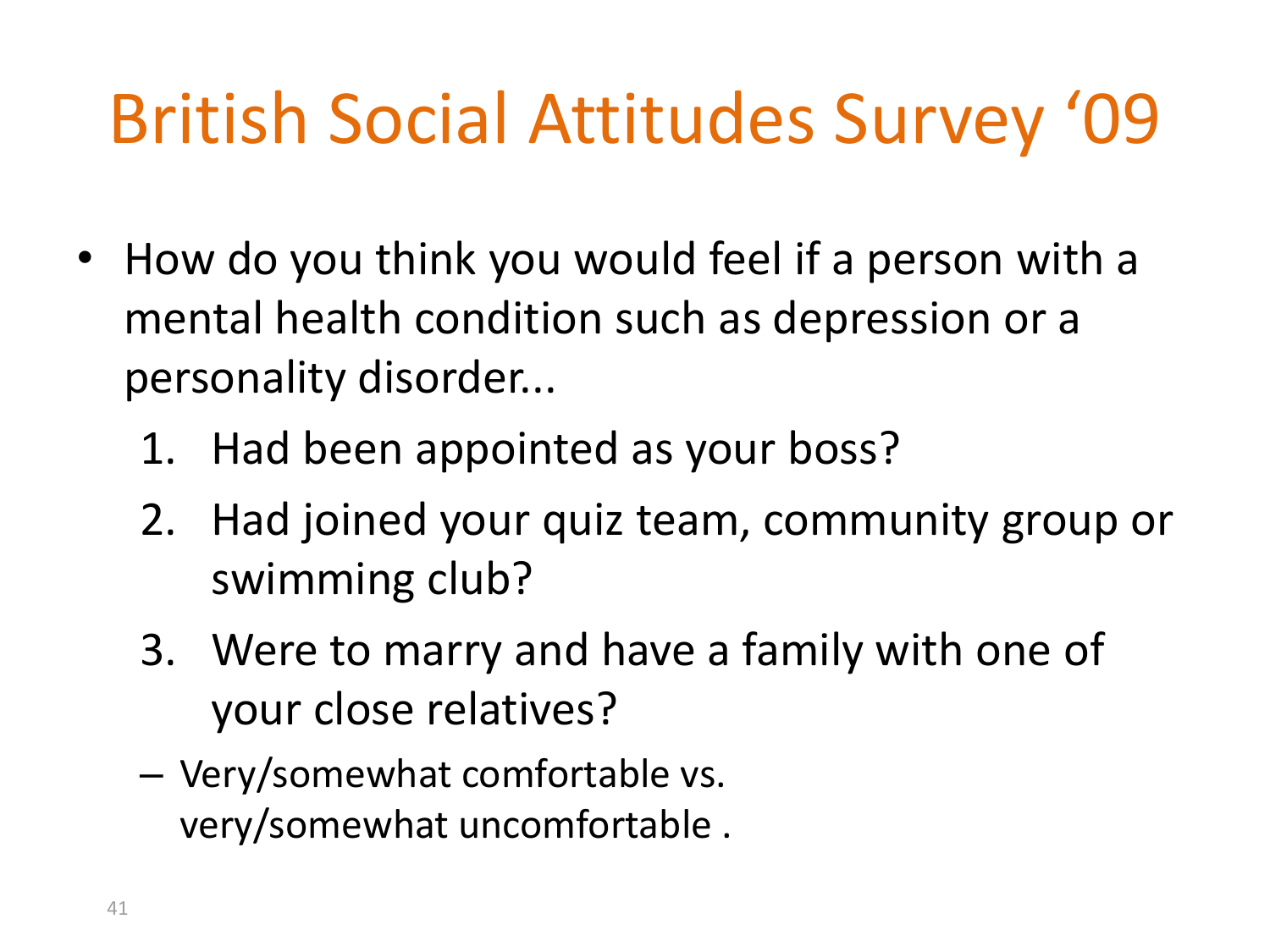- 4. Generally speaking, do you think there is a lot of prejudice in Britain against disabled people in general?
	- A lot/little vs. hardly any/none?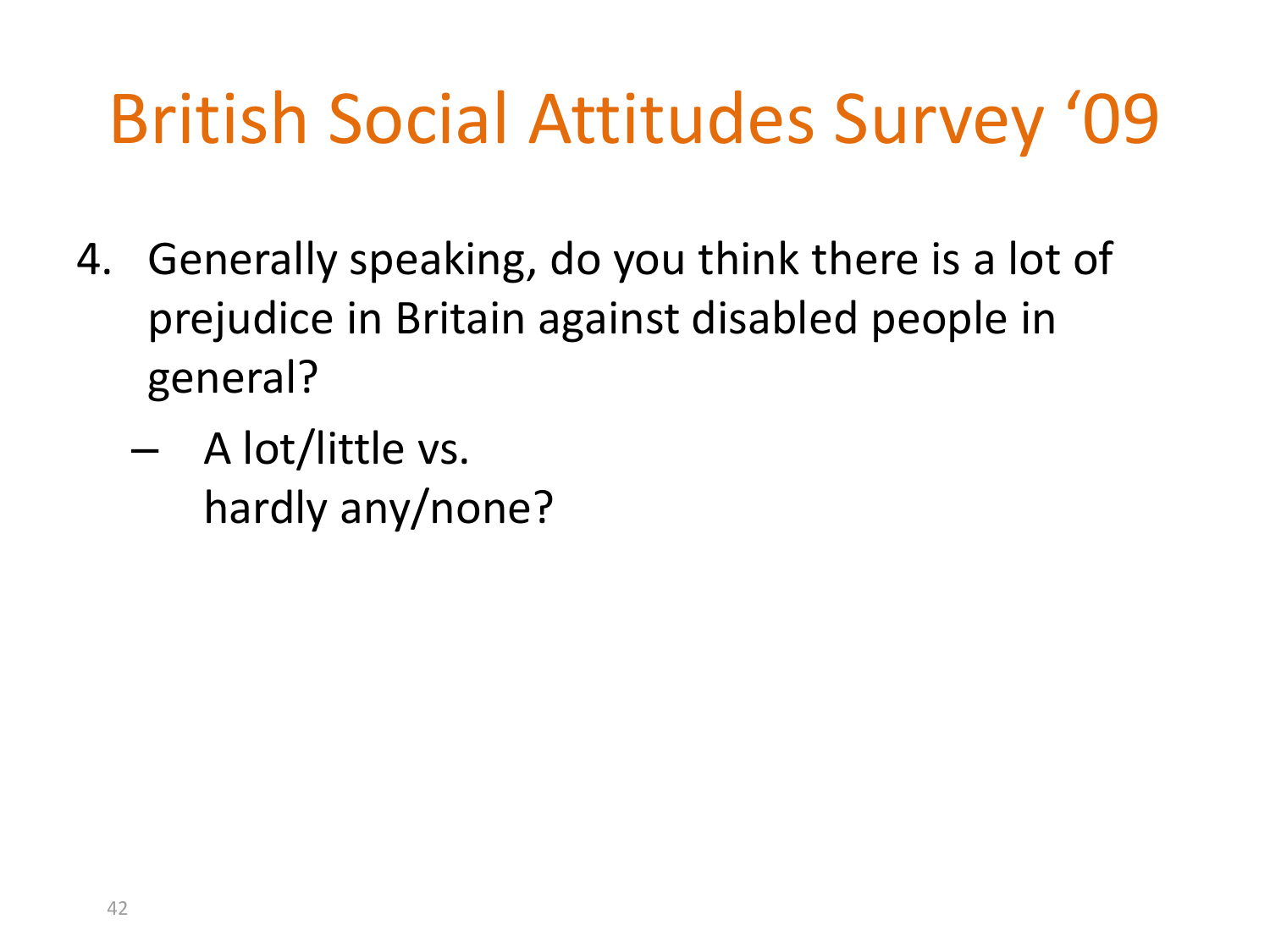- Modelling strategy
- 1. Fit a 1-parameter ('Rasch') model
- 2. Fit a 2-parameter model
- Test if model 2. fits better than model 1.
	- If so, 'Rasch' measurement is rejected
		- May not be a uni-dimensional scale
	- Summing item responses may not be a good idea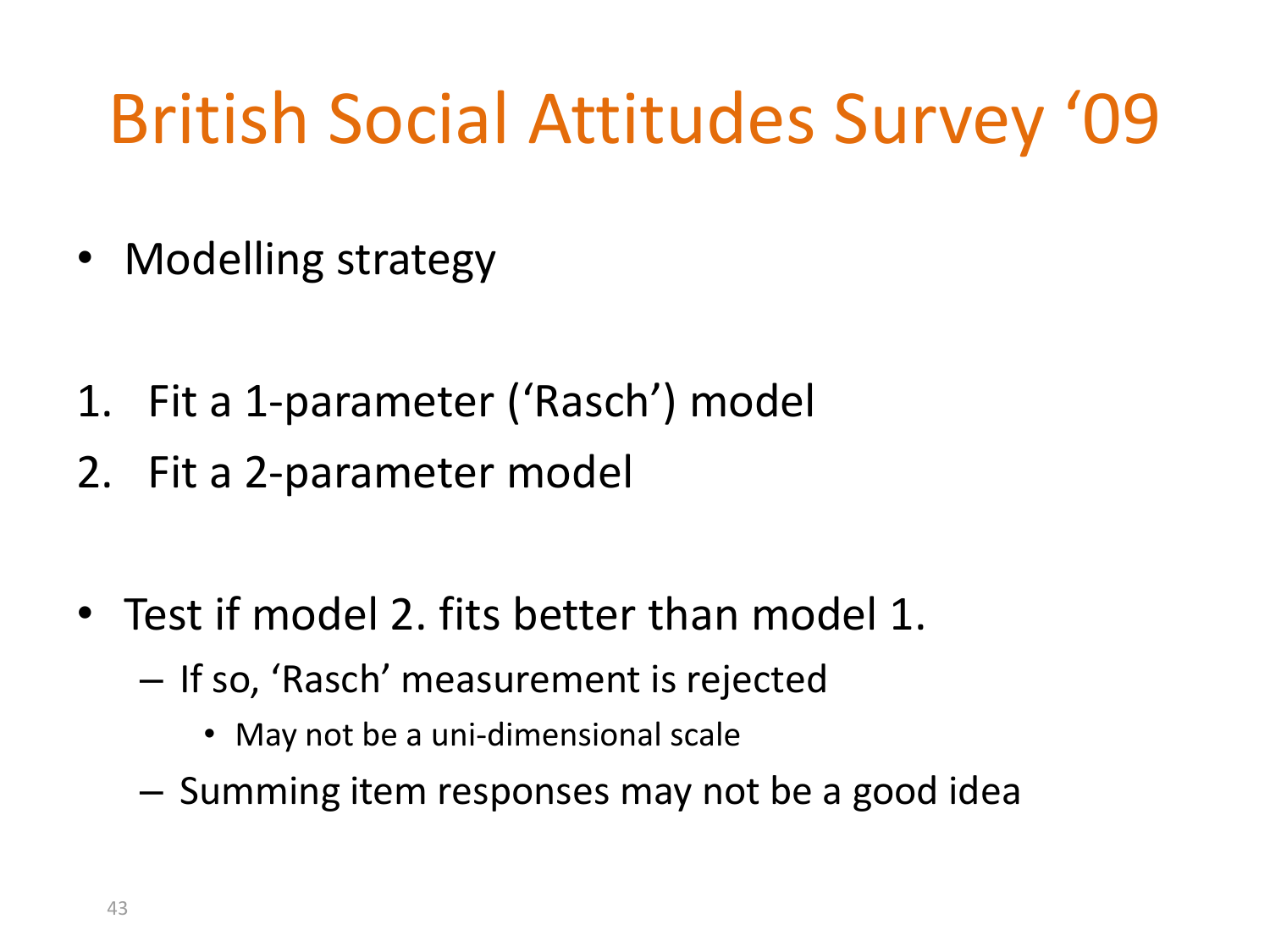- Modelling strategy
- 3. Make some predictions, test some hypotheses:
	- 1. Social 'distance' or 'fixedness' will predict acceptability.
		- $b_{\text{marry}} < b_{\text{bos}} < b_{\text{group}}$ . ( $b_{\text{prejudice}}$ ?)
	- 2. 'Prejudice' question is about disability, not mental health per se.
		- $a_{\text{preiudice}} < (a_{\text{boost}} \mid a_{\text{mirror}} \mid a_{\text{group}})$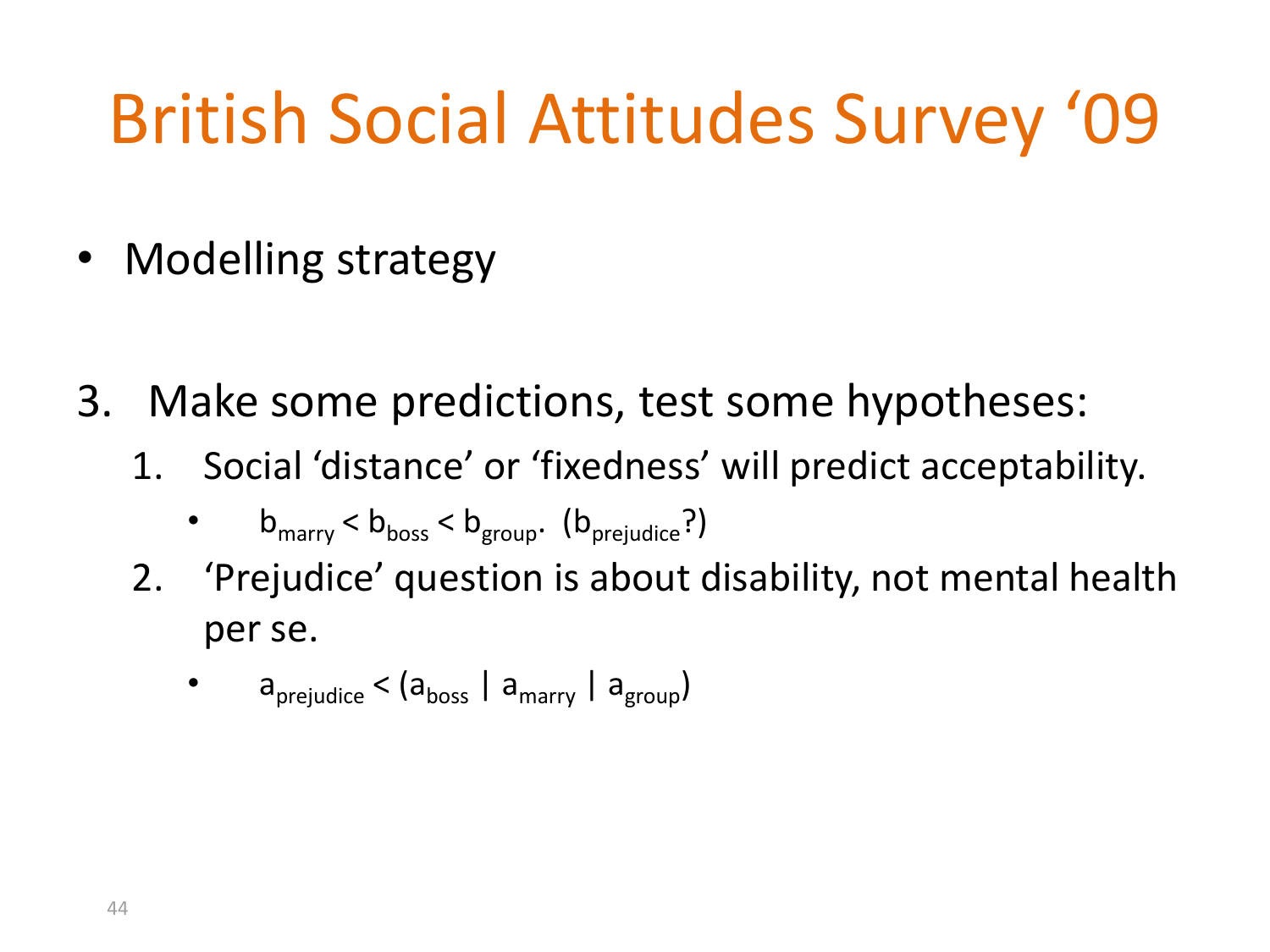### 1-parameter model of negativity towards mental health conditions

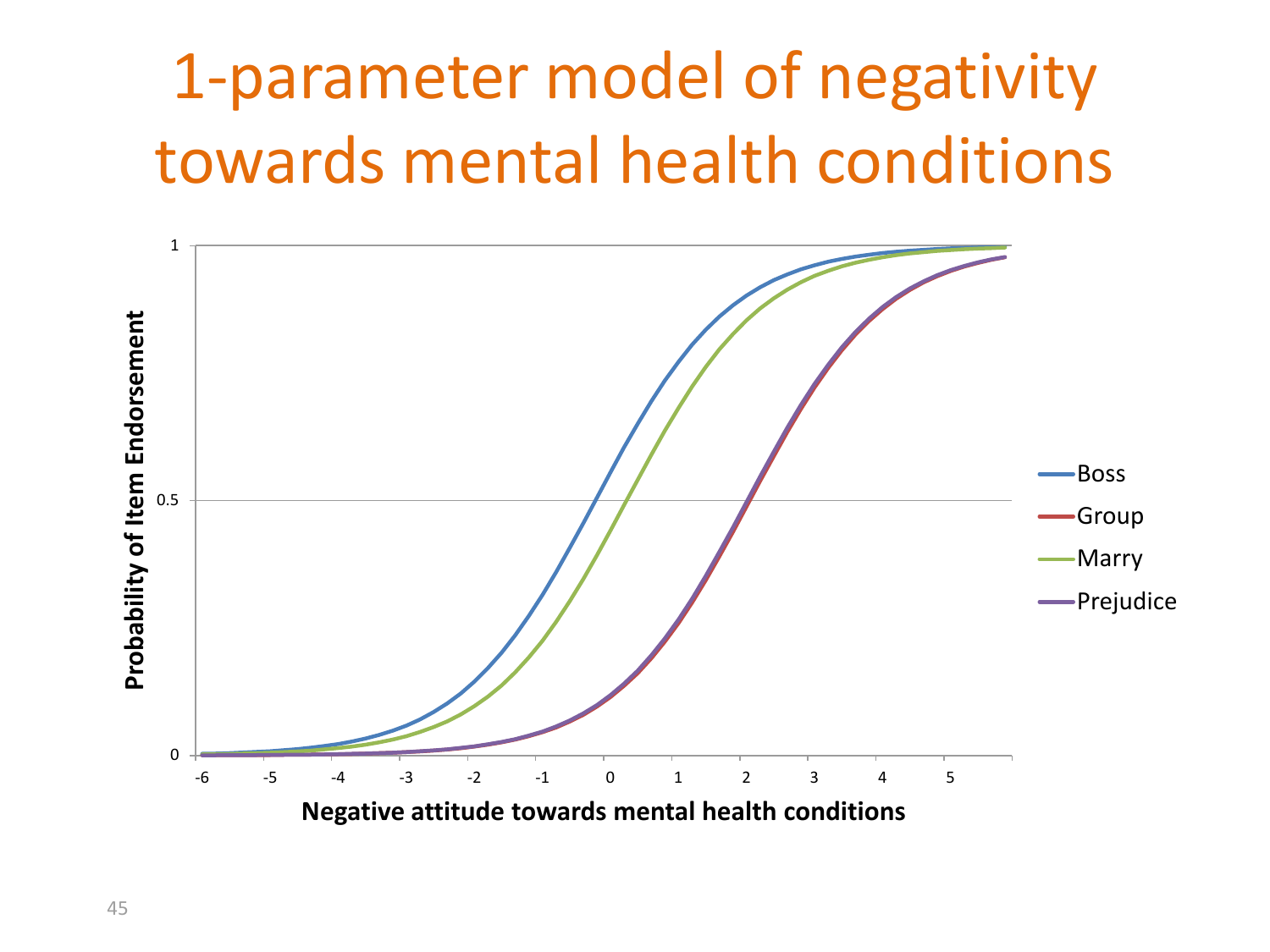### 2-parameter model of negativity towards mental health conditions

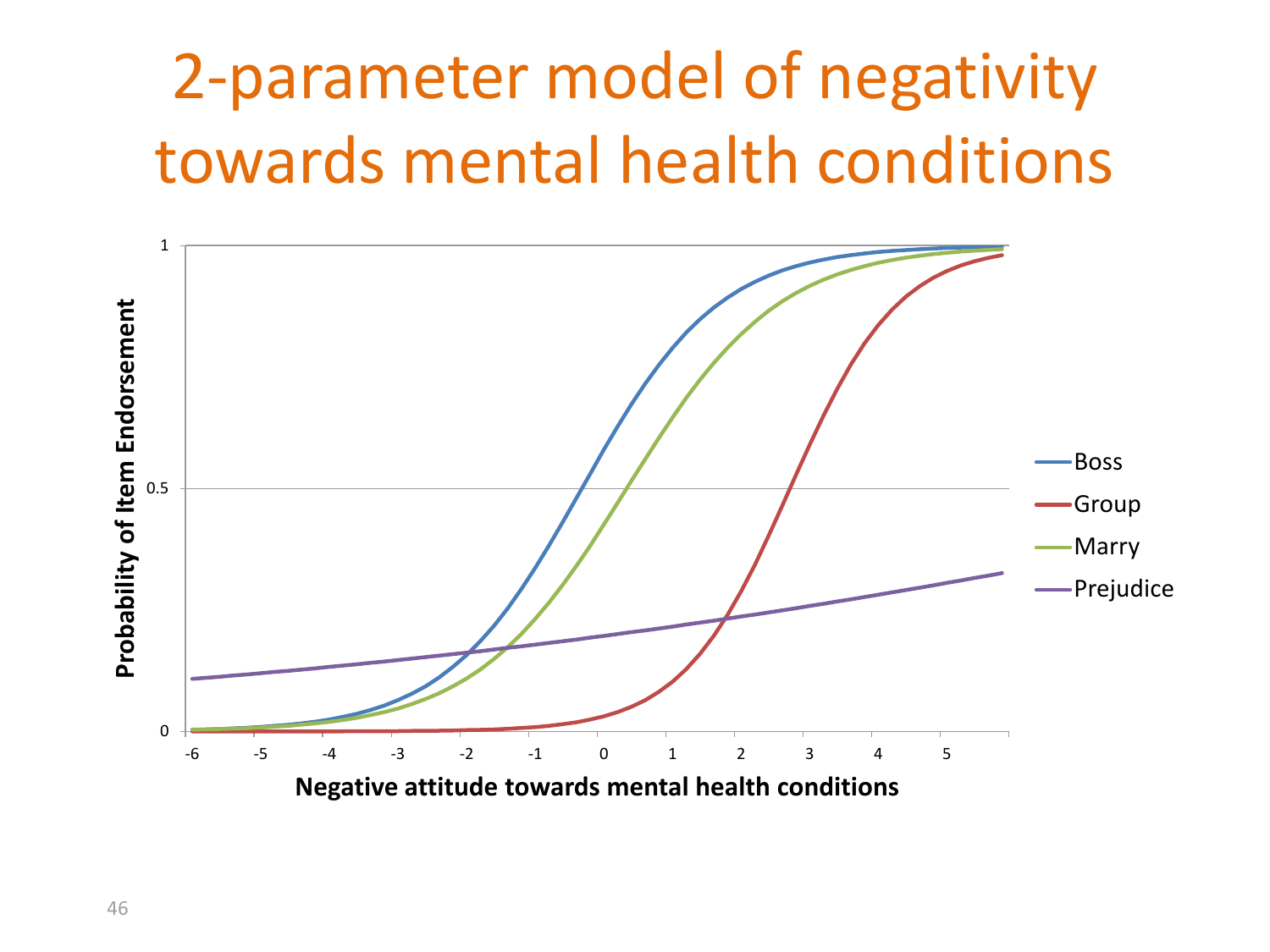### Expanding IRT – including predictors

- IRT measurement model can form the basis of a model to test substantive hypotheses
	- Original model:

$$
Y_{ij} = a_i \theta_j - b_i,
$$

- Attitudes to mental health **generally** less positive with age (period/cohort):  $\theta_i = \gamma_i AGE_i$
- Attitudes to mental health in **marriage specifically** less positive with age (period/cohort):

$$
b_{\text{marry}} = \gamma_2 A G E_j.
$$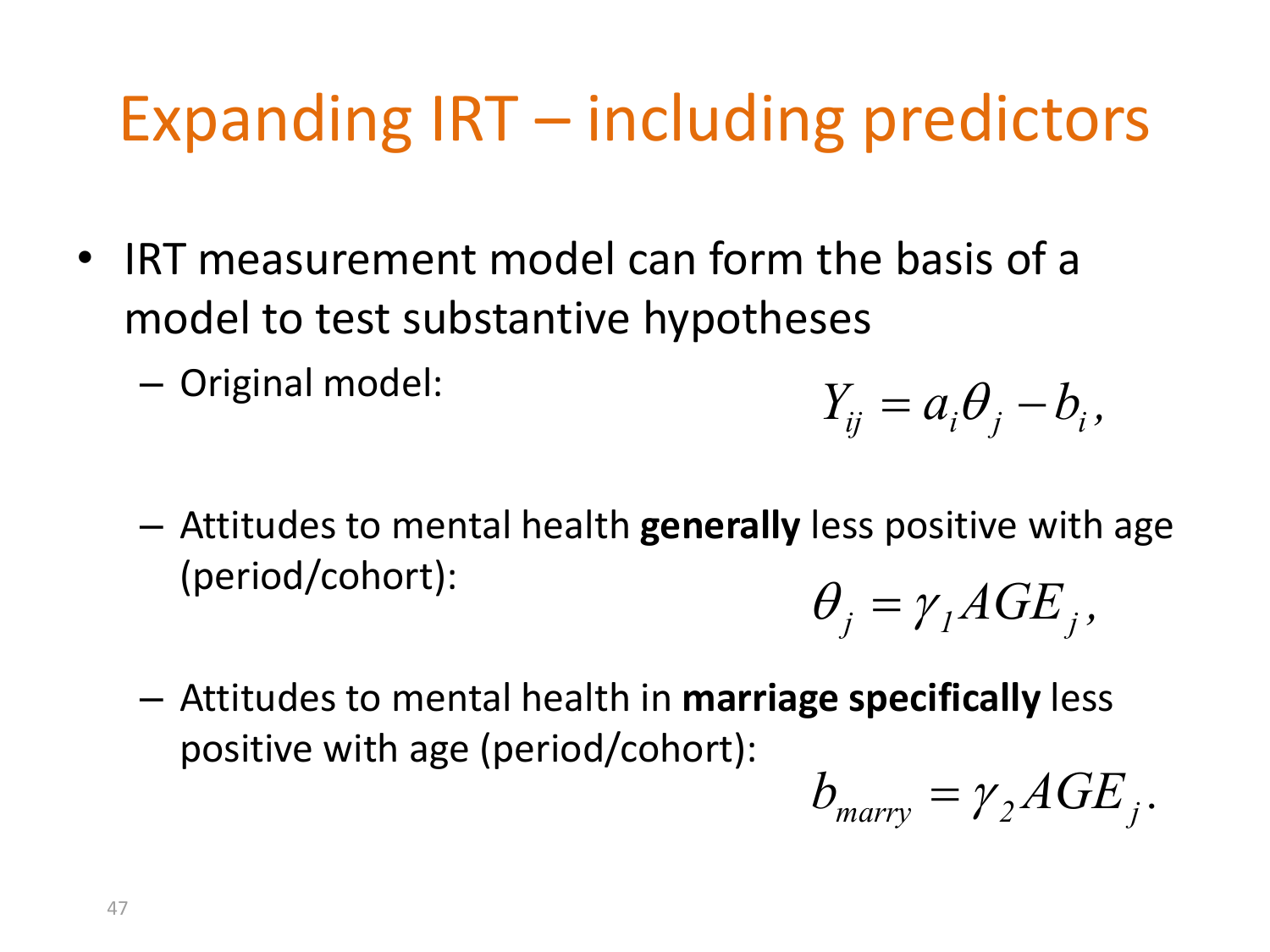# Other types of IRT model

- There are literally dozens of kinds of IRT model, each suitable for a particular measurement application.
	- For example, 1- and 2-parameter models assume a monotonic relationship between the latent trait and response probability.
		- This is not always the case.
	- Do you agree with the following?:
		- "A whole-of-life prison sentence gives the murderer what he deserves"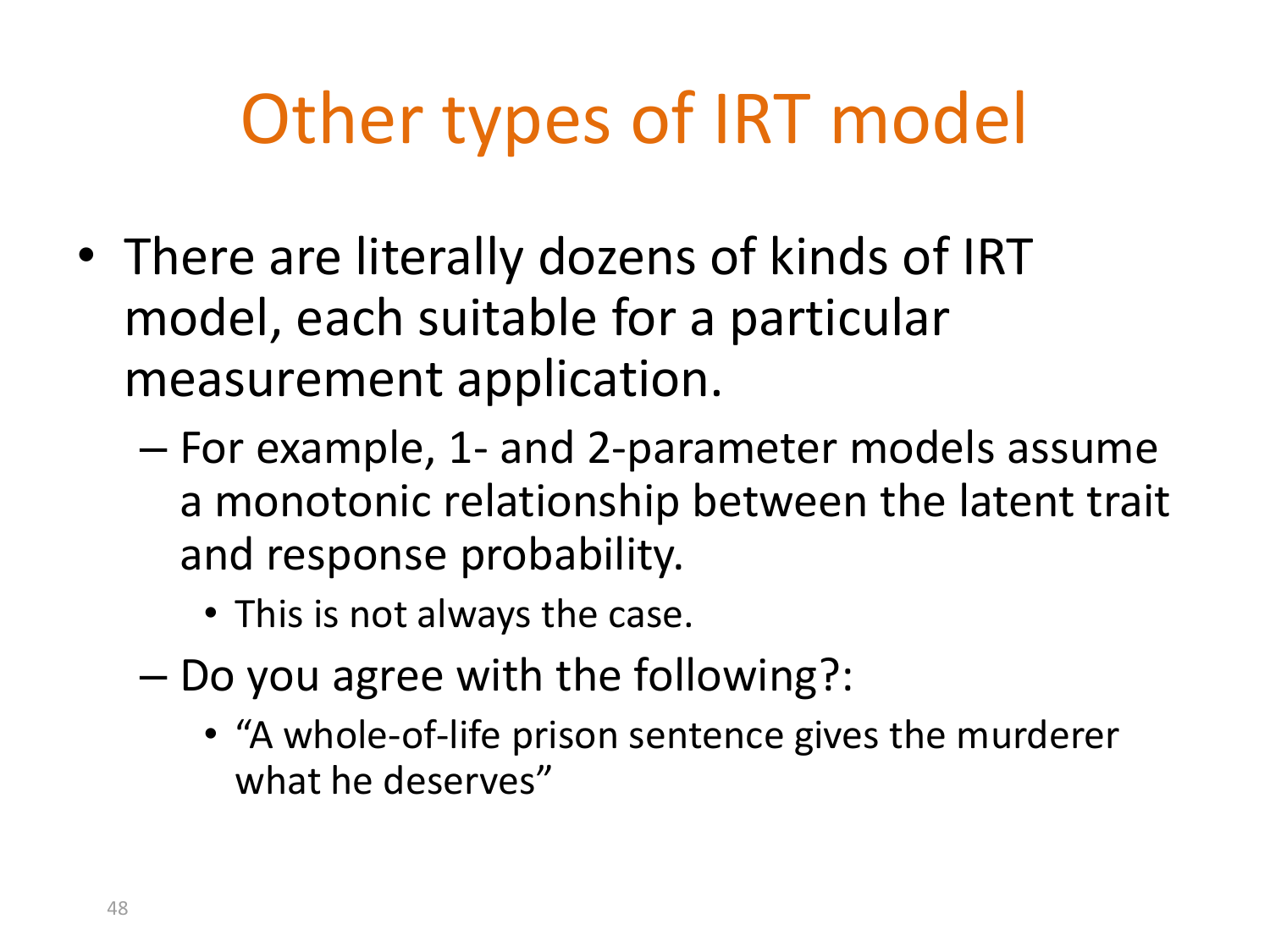# Other types of IRT model



Non-monotonic

- Response probability goes up then down with increasing trait level
- This requires an 'unfolding' model (e.g. Coombs, 1960; Andrich, 1988)

"A whole-of-life prison sentence gives the murderer what he deserves"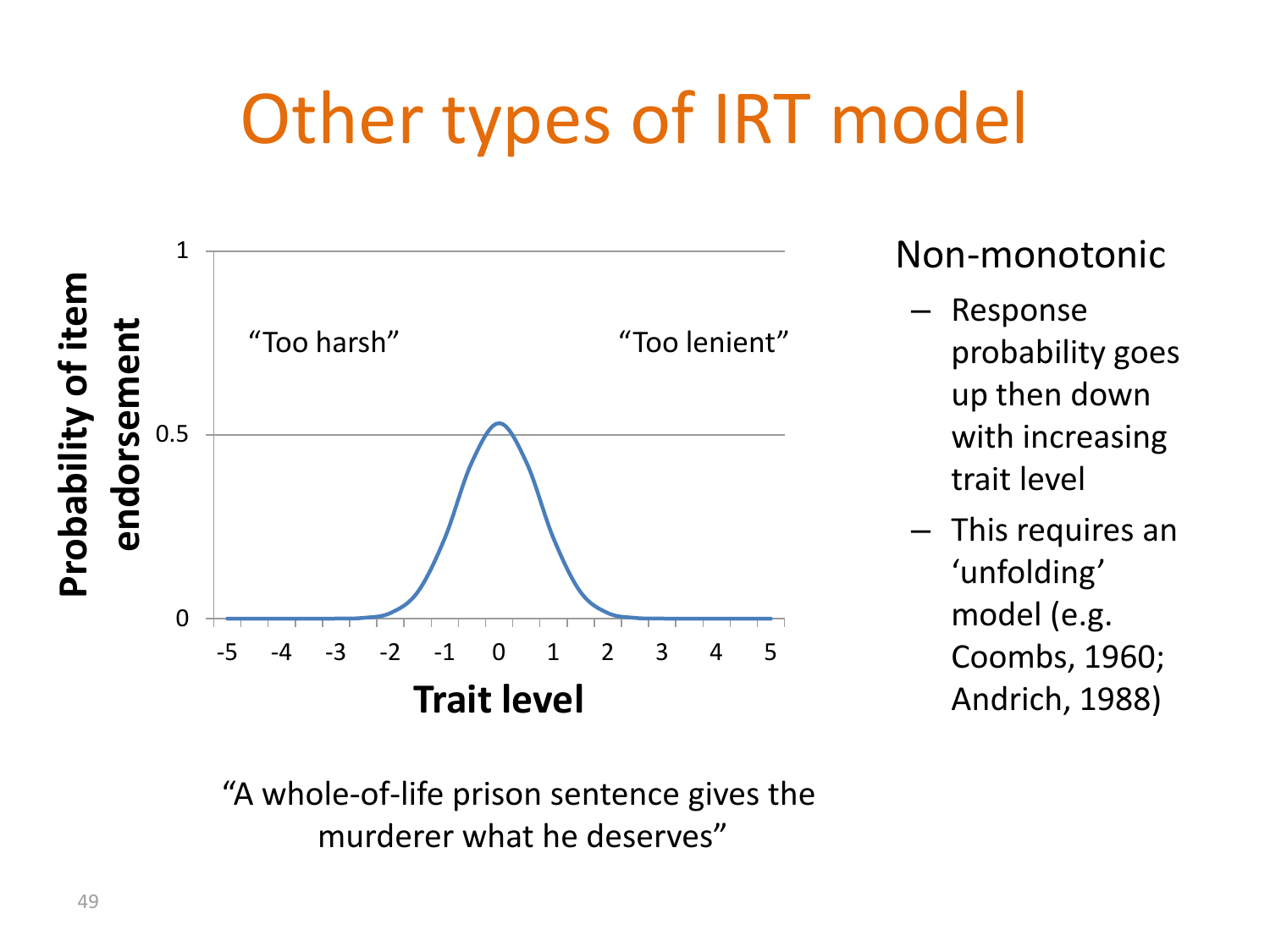# Summary

- IRT is a measurement theory that maps data observed on participants to the latent traits assumed to be causing the observations.
	- Data often comes from questionnaires, but could come from anywhere, as long as we have a substantive theory that links the two.
- IRT is a family of statistical models that can be used to assess the plausibility of the measurement theory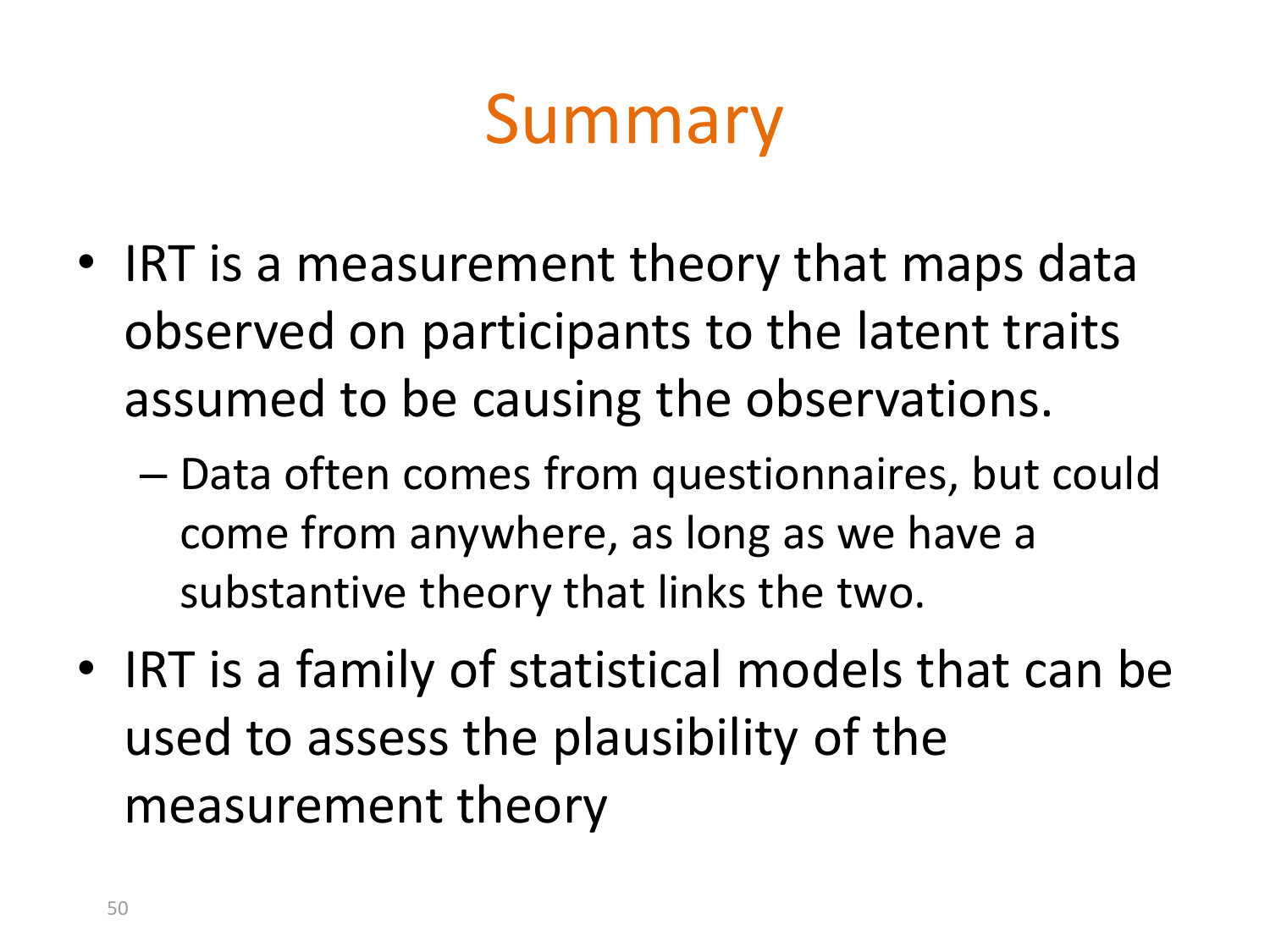# Summary

- IRT makes explicit the assumptions required to justify making inference about latent qualities based upon observations.
- IRT can be used to assess the reliability and validity of observations.
- IRT provides a method to specify and test detailed substantive hypotheses.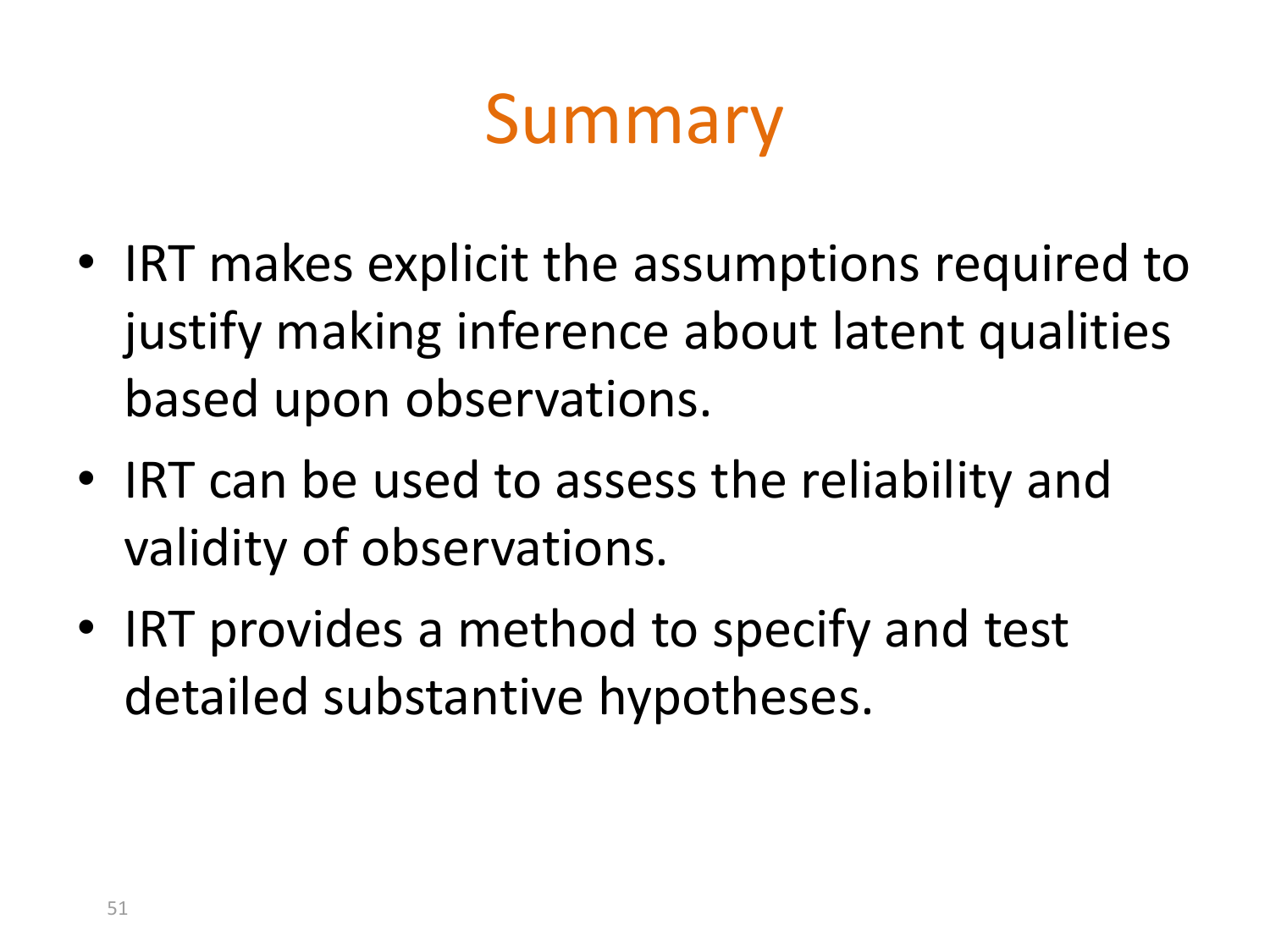# Guides and tutorials - theory

- Baker, F. B. (2001). The basics of Item Response Theory. ERIC Clearinghouse on Assessment and Evaluation. <http://tinyurl.com/bakerIRT>
- Reeve, B. B. (2002?). Modern Measurement Theory. Tutorial written for the Cancer Outcomes Measurement Working Group, National Cancer Institute, USA.<http://tinyurl.com/reeveIRT>
- Van der Linden, W. J. & Hambleton, R. K. (1997). Handbook of modern item response theory. New York: Springer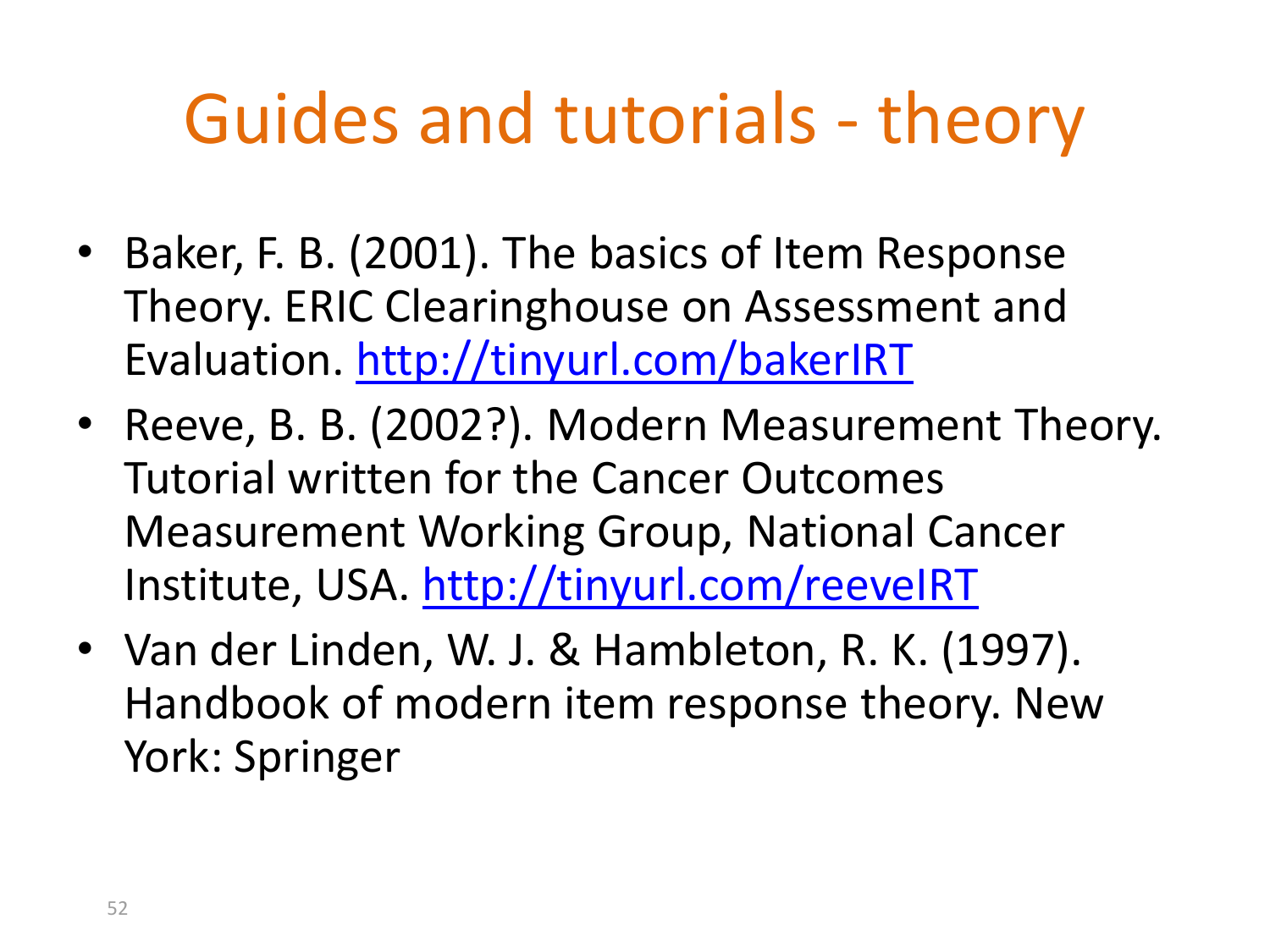- Mplus
	- Uses a Structural Equation Modelling approach to fit exploratory and confirmatory IRT models.
	- Download free demo version of Mplus from:
		- [www.statmodel.com](http://www.statmodel.com/)
	- Download introductory tutorial from:
		- <http://tinyurl.com/shryane-mplus-manual>
		- <http://tinyurl.com/shryane-mplus-examples>
		- See section 9, IRT models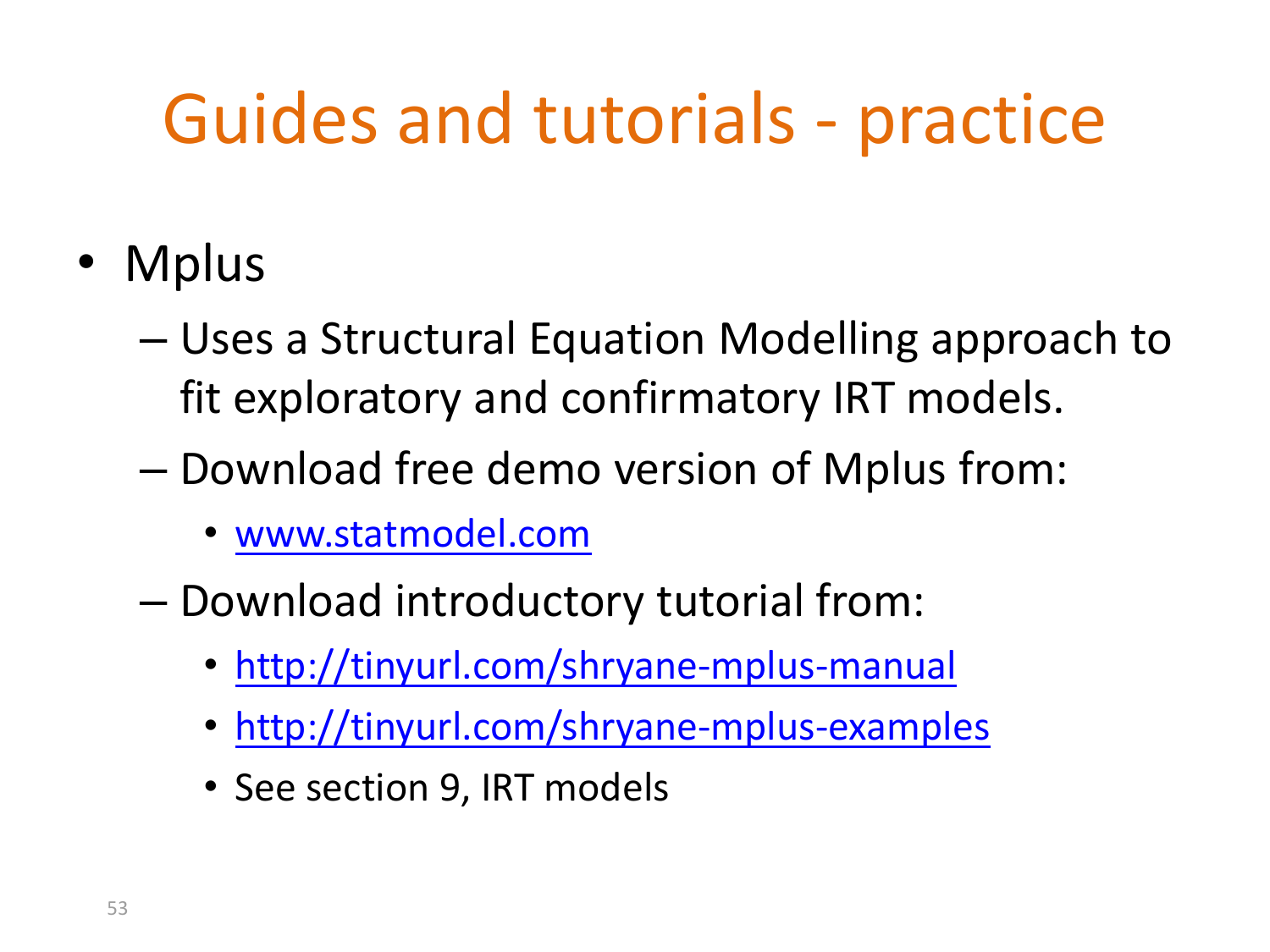- Stata
	- The **gllamm** command uses a multilevel modelling approach to fit confirmatory IRT models.
	- Download the manual and lots of worked examples from
		- [www.gllamm.org](http://www.gllamm.org/)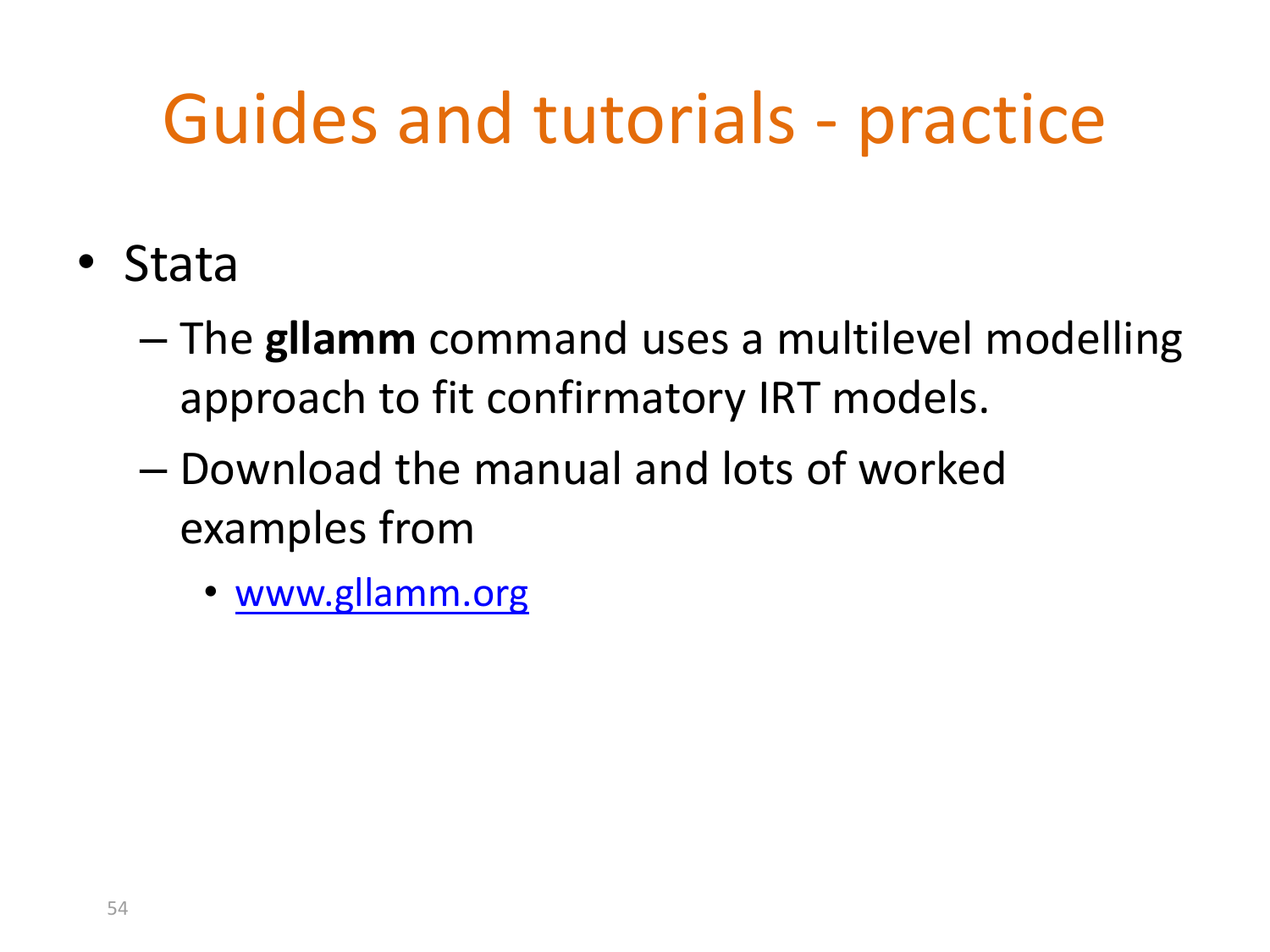- R
	- Download R for free from
		- [www.r-project.org](http://www.r-project.org/)
	- The **ltm** (latent trait modelling) library allows you to fit a wide range of IRT models
		- Can't include predictors of the latent traits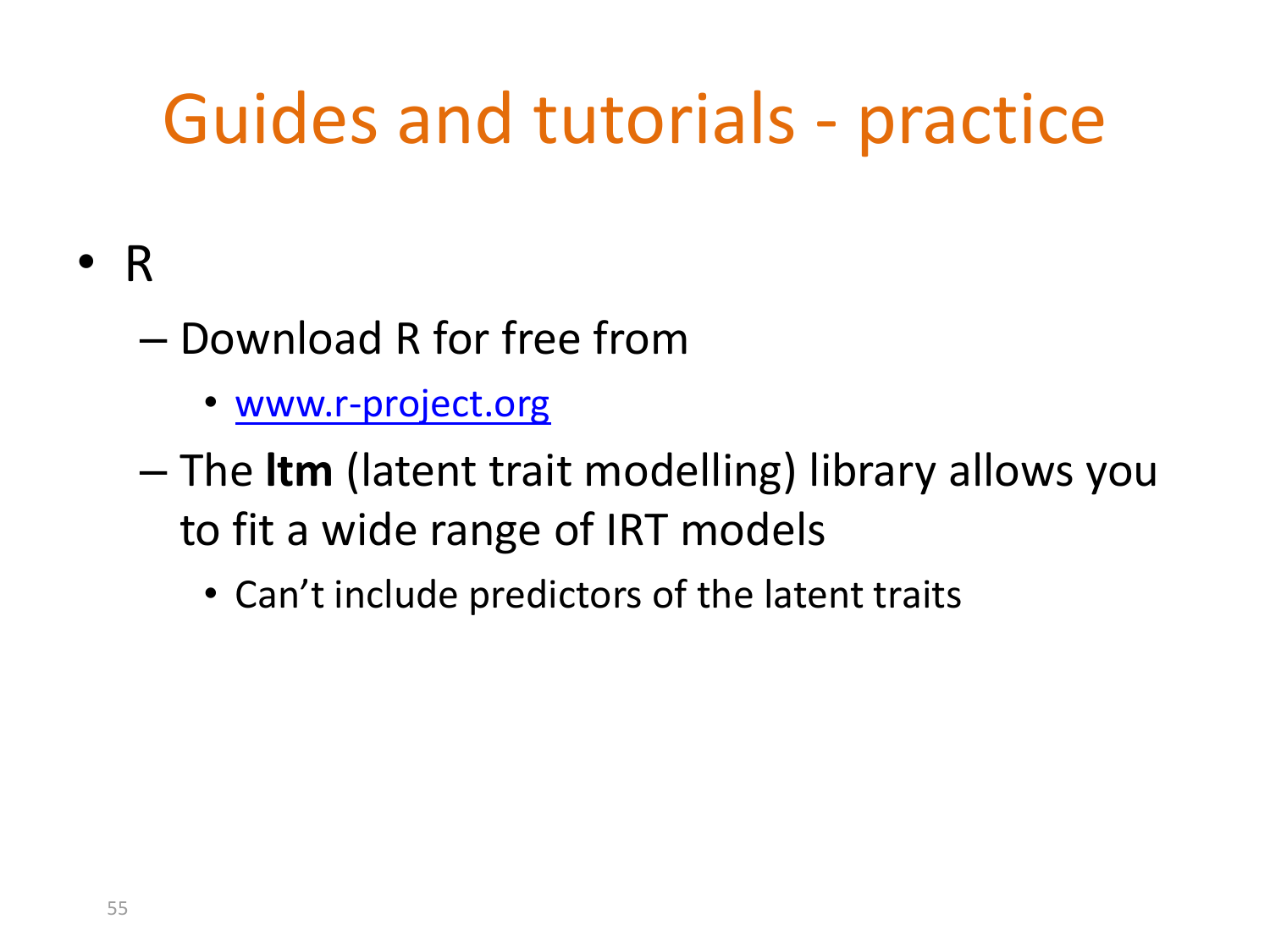- SPSS v.19
	- The GLMM (generalized linear mixed models) command allows you use a multilevel modelling approach to fit a 1-parameter ('Rasch') model.
	- Not possible to fit a 2-parameter or other models.